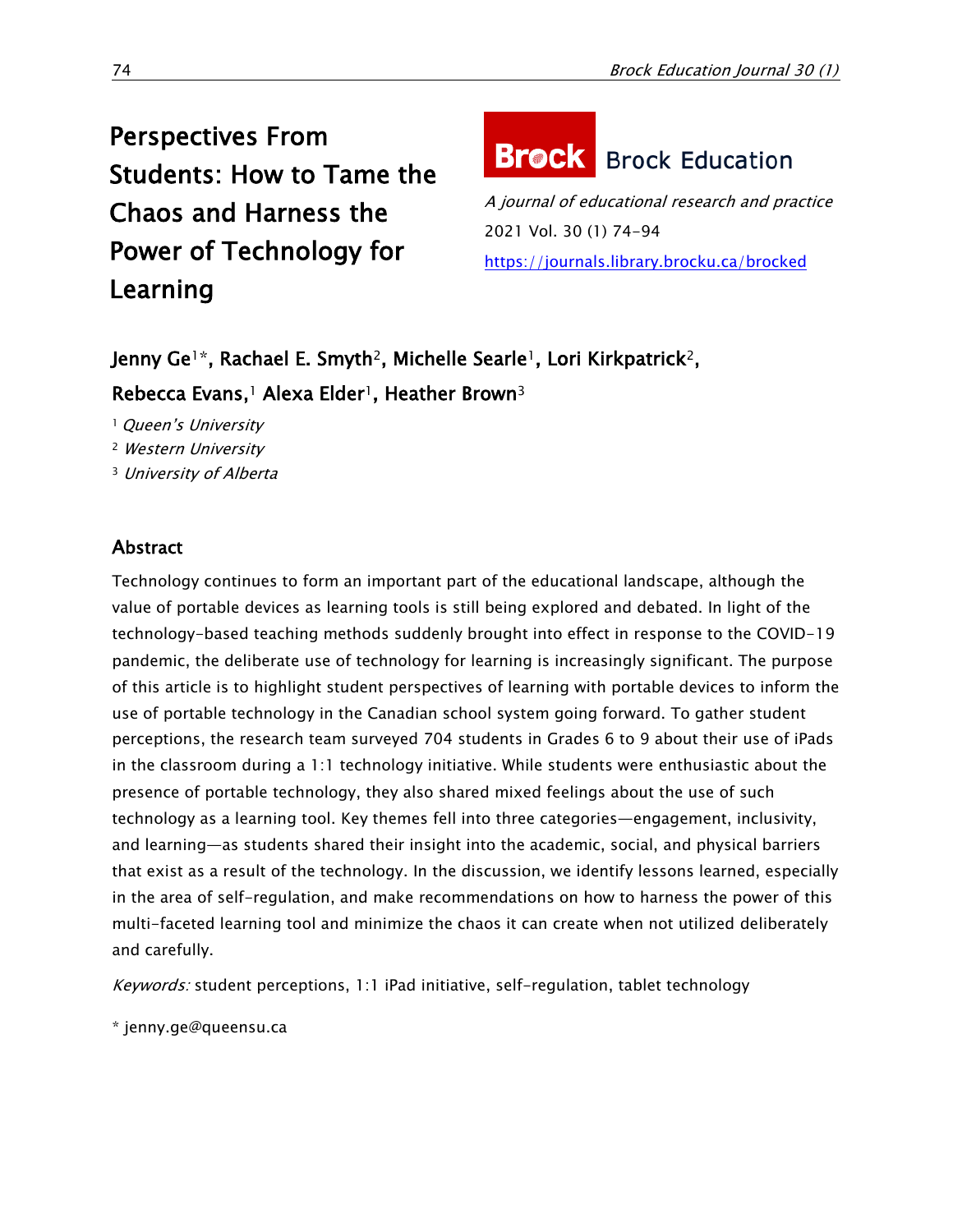New technologies continue to be a significant part of the educational landscape in the 21st century (Ditzler et al., 2016). The implications of new technologies on student learning are often perceived differently by various stakeholders (e.g., Blackley & Walker, 2017; Keane & Keane, 2017). Some cite technology's role in helping students "work collaboratively, develop problem solving and critical thinking skills, be motivated to learn, take ownership of their learning, and develop creativity skills" (Project Tomorrow, 2015, p. 1). Others raise concerns about the potential for "distraction overload and continuous partial attention" (Rader, 2009, p. 44) and call for technology bans to mitigate these risks (Andrew-Gee, 2015; Young, 2006). Regardless of diverse views, many schools have been forced to modify education as a result of the COVID-19 pandemic. The recent increase in online learning may even compel the emergence of a more permanent hybrid model for education (Li & Lalani, 2020).

Portable technology as a learning tool is quickly becoming an essential platform. Pre-pandemic research examining the use of 1:1 tablet technology in K-12 classrooms often excludes student perspectives on the value and effectiveness of implementing these tools (Ditzler et al., 2016). As the effects of the pandemic linger, student perspectives can provide insight into the ways in which technology can enhance or challenge their learning, as well as other potential impacts introduced alongside the implementation of technology for learning.

Extant studies on student perceptions about portable devices have found that students generally perceive technology in the classroom positively (Baytak et al., 2011; Ditzler et al., 2016; Ferguson, 2016; Hilton, 2018). Students commonly reported increased levels of engagement after receiving devices because they perceived learning as more fun and interactive (Corbett, 2015; Ferguson, 2016; Maich et al., 2017). Those who participated in 1:1 initiatives also perceived tablet technologies as enabling increased agency over learning by providing easier access to resources and applications that support self-organization and self-direction in learning (Baytak et al., 2011; Heinrich, 2012; Maich et al., 2017). In addition, several studies have highlighted students' perception of feeling smarter or more capable in using a tablet to support their learning (Ferguson, 2016; Heinrich, 2012; Ozdamli & Uzunboylu, 2015).

Studies have also revealed several student concerns. Notably, students reported that the devices could be distracting and lead to behavioural issues (Corbett, 2015; Ditzler et al., 2016; Ferguson, 2016). Some students expressed that technology use needed to be limited or monitored by the teacher (e.g., Baytak et al, 2011; Maich et al., 2017), suggesting a need for teachers to facilitate the development of self-regulation skills surrounding technology use. As well, internet connectivity issues, impacting consistent access to web-based resources, were also commonly described (e.g., Beckman et al., 2014; Humble-Thaden, 2011; Maich et al., 2017).

Overall, literature on student perceptions of 1:1 portable device initiatives reveals diverse student responses. To further contribute to this body and to examine the potential influences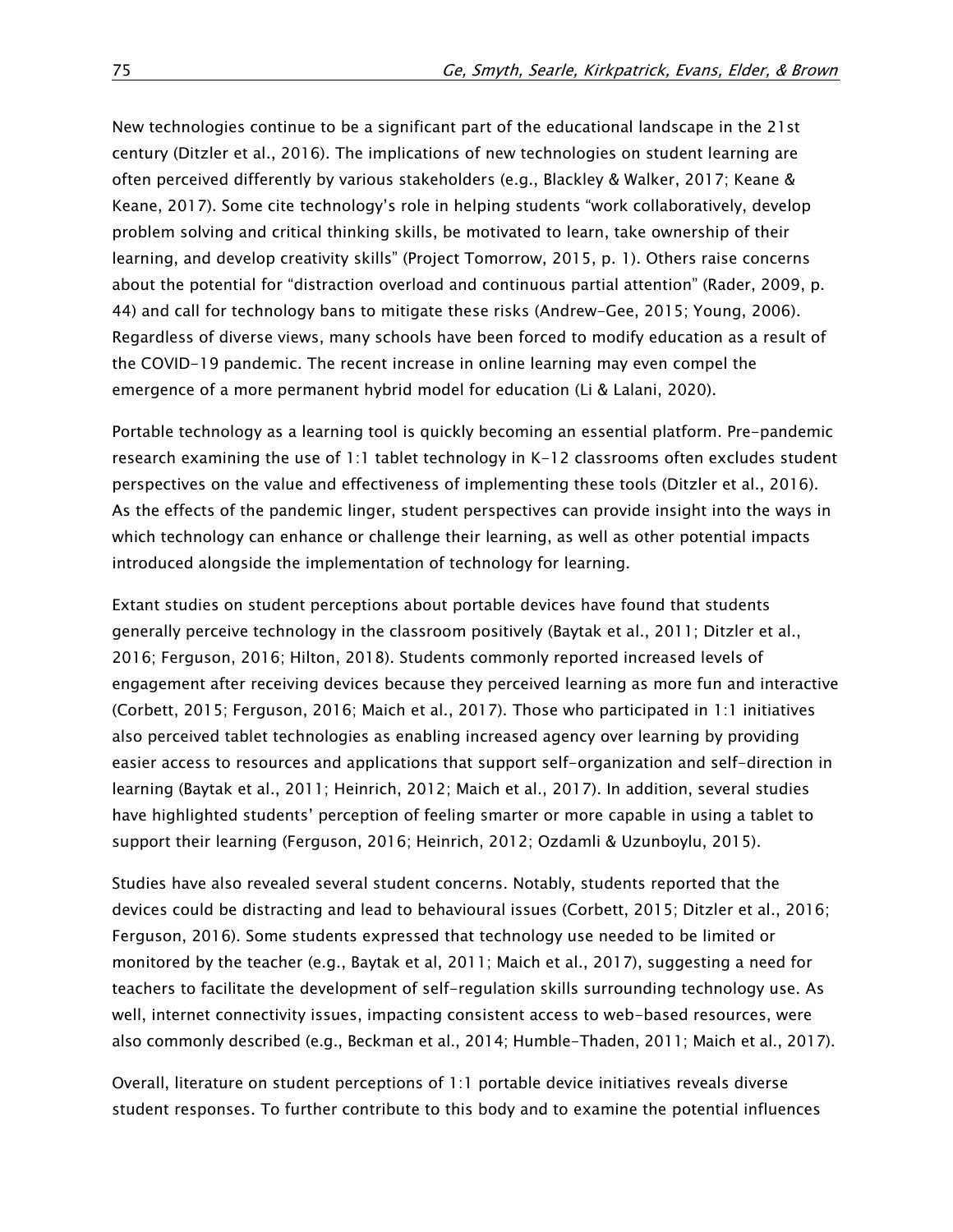compelling such diverse responses, our team participated in a multi-year, district-wide study where iPads were used across classrooms. As part of a broader study into the role of educational technology in learning, students participated in a survey that allowed us to examine two key questions:

- 1. How do students perceive the implementation of an educational technology initiative?
- 2. What can we learn from student perceptions to guide teaching and learning with technology?

Our study highlights student voices related to learning with devices. While data were collected on device usage in a classroom setting, one cannot help but wonder how these student perceptions about portable devices might inform educational decision-makers as they navigate emergency education and learning beyond the current crisis.

# Context

In Canada, educational decision-making occurs at the provincial level with funding from local and provincial taxes subsidized with some federal funds. Therefore, practices and policies vary, depending on the context, priorities, and initiatives within each province. At the time this study was initiated, the Ministry of Education in Ontario partnered with the Council of Ontario Directors of Education to create The Technology and Learning Fund. The fund was dedicated to continuous improvement of student learning by optimizing technology in education (Council of Ontario Directors of Education, 2016). This focus on technology is grounded in the growing number of Canadians who have access to the internet; in 2019, Statistics Canada reported that 94% of Canadians had home internet access.

Our study reflects one component of a multi-year technology initiative implemented in a rural school district serving two counties in Ontario. These counties contain more than 160,000 residents and 40 publicly funded schools attended by approximately 16,000 students and 1,600 teachers. All participants in this research were part of an educational technology program implemented during the 2014-2015 school year, with data collection ending in 2016. Each teacher and student in Grades 7 and 8 received an iPad; in total, more than 2,000 iPads were distributed during the program.

To ease logistical considerations, students in split grade (e.g., Grades 6/7) classes also received devices. Students received devices in three phases during the 2014–2015 and 2015–2016 school years. Devices were kept by students for the duration of the project or as long as they remained in the district. While students may have had access to other technology at home, the iPad was the technology used at school and supported by the system. Students received the iPads pre-loaded with district provided applications at the start of the school year and were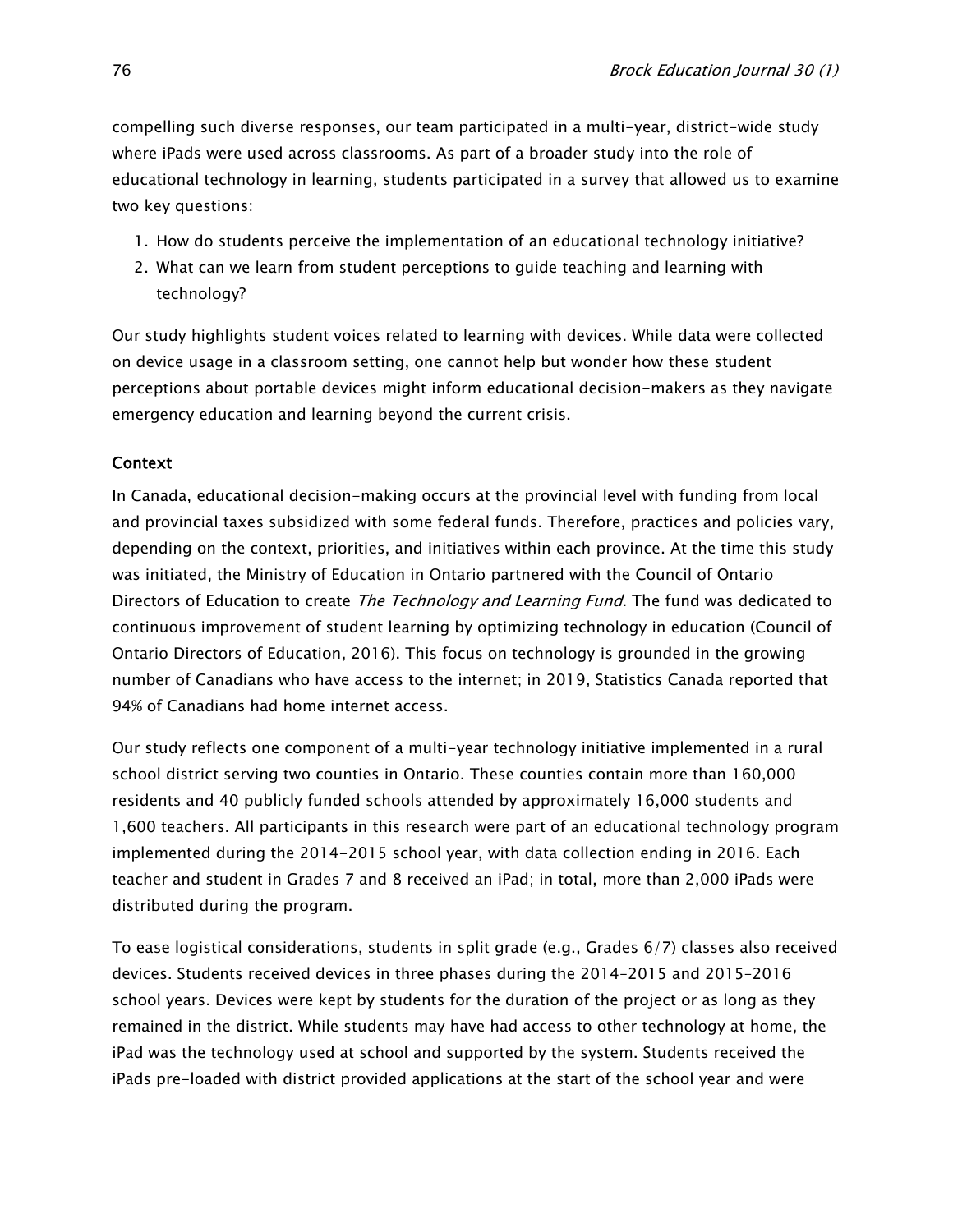responsible for the devices for the duration of the school year. When the iPads required updating or repair, technicians visited school sites and loaner iPads were available.

Some of the authors were a part of the external team who worked in collaboration with the district to monitor the educational technology initiative. Additional authors are graduate students in education interested in technology for learning.

### Method

Ethical approval was obtained through an Ontario and an Alberta university, as well as from the school district. Data were originally collected as part of a program evaluation initiated by the district. Following the evaluation, a secondary analysis was conducted for the purpose of examining student perceptions about educational technology. Eisner (1994) wrote that "evaluation requires a sophisticated, interpretive map not only to separate what is trivial from what is significant, but also to understand the meaning of what is known" (p. 193). Stake (1995, 2005) similarly emphasized the value of the qualitative case study in drawing one's focus toward deeply understanding not only the phenomena at hand, but also the unique intersection of contexts in which these phenomena are occurring. Given the diverse and conflicting responses found across studies on student perceptions of technology for learning, we use the qualitative case study to frame this study in order to rigorously analyze student responses and go beyond simply listening to their experiences.

#### **Participants**

As part of this research, a total of 704 students in Grades 6 to 9 (aged 10 to 14) in a rural school district in Ontario completed a survey. The majority of the student respondents were in Grades 7 and 8 (aged 11 and 12). Some students from split classes who received the iPads also completed the survey. Table 1 shows the breakdown of participants.

## Table 1

| Grade | Number of students | Percentage of respondents (%) |
|-------|--------------------|-------------------------------|
| 6     | 45                 | 6.39                          |
| 7     | 310                | 44.03                         |
| 8     | 316                | 44.89                         |
| 9     | 33                 | 4.69                          |

Student Respondents by Grade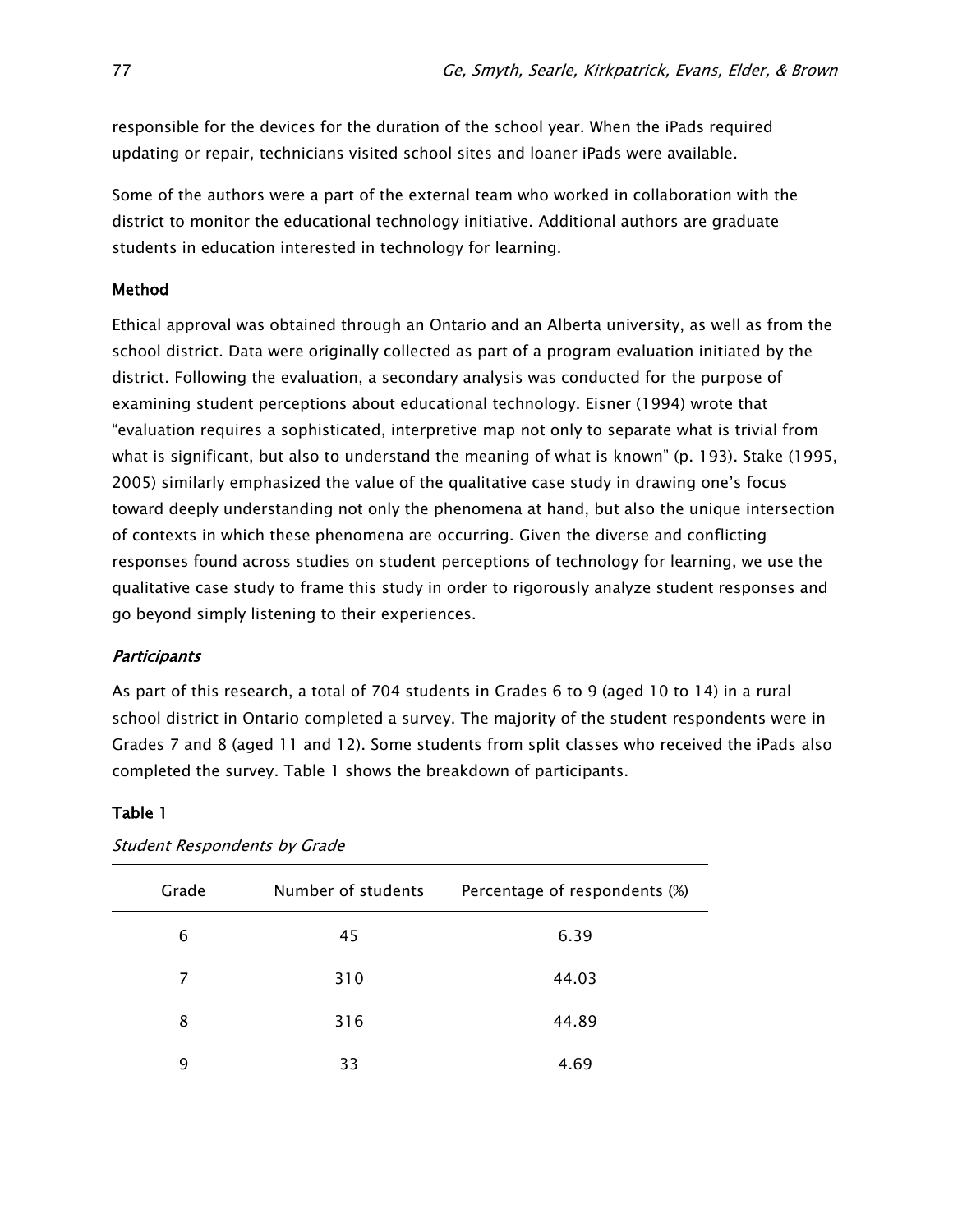## Data Collection

A survey was used to obtain a representative sample across each school within the school district. The survey was designed collaboratively by the external research team and district stakeholders to collect student perceptions of the use technology and implementation process. The survey consisted of 15 closed-ended and six open-ended questions and was distributed to all students who received iPads using their district email addresses. Recipients were given class time to complete the survey. As the goal of this paper is to contribute detailed and nuanced student perspectives, the analysis focused on two open-ended questions: (a) "The iPad helps my learning because …" and (b) "The iPad gets in the way of my learning because …."

#### Data Analysis

Survey data were analyzed in two ways. First, the answers to the open-ended survey questions were analyzed qualitatively. Using an evaluative  $(+/-)$  coding structure, responses were coded for emerging patterns and relationships in the data based on Saldaña's (2013) three-cycle coding approach. Initially, responses were coded using descriptive coding techniques (Miles & Huberman, 1994; Wolcott, 1994) to describe students' perceptions of the 1:1 technology initiative. We then generated a list of codes based on the descriptive coding used to categorize student perceptions about their learning (see Appendix). Finally, the authors discussed the codes to develop a shared understanding of students' perceptions, in a process much like "theming" the data (Auerbach & Silverstein, 2003; van Manen, 1990).

#### Results

Students reported diverse perceptions regarding how the educational technology initiative directly supported and hindered their learning. While some students' responses were either wholly enthusiastic or unenthusiastic, many revealed mixed perceptions. Additionally, some aspects of the initiative perceived positively by some students were perceived negatively by others. For example, some students stated that the devices made learning "easier" while others stated that it made learning "too easy." Students also reported perceptions regarding how the initiative influenced other aspects of their school experience, such as student-teacher relationships and opportunities for differentiation, which in turn impacted their learning.

Here, we present findings on our first research question: How do students perceive the implementation of an educational technology initiative? Three categories—engagement, inclusivity, and learning—and 11 emergent themes across the categories are described. Some themes have been divided to reflect both positive and negative perceptions within the themes, resulting in a total of 14 key points. Although themes have been labelled discretely to highlight key perceptions using exemplary quotes, it is important to note that some themes overlap given the interconnected nature of student learning.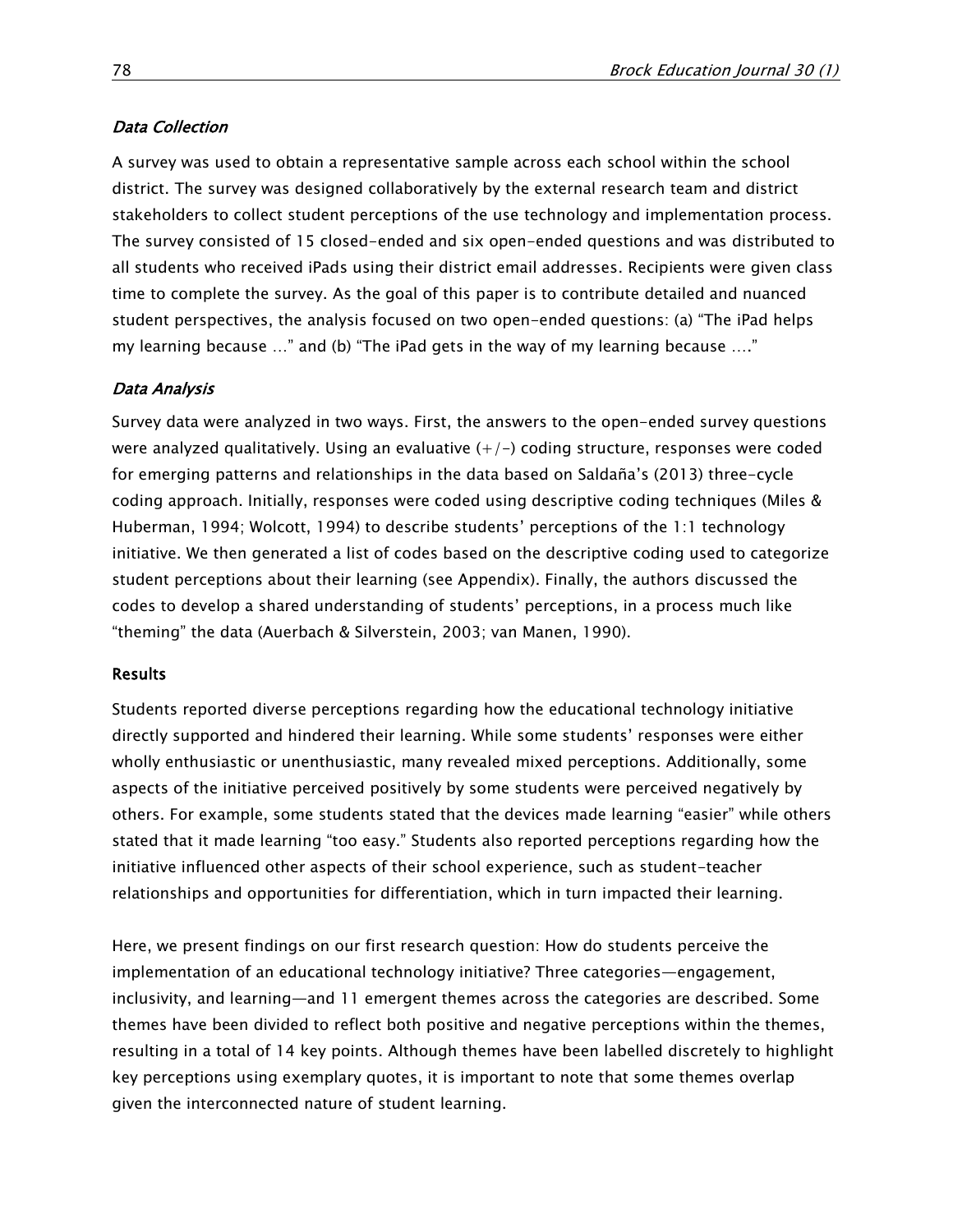## Figure 1

Summary of Themes Organized by Positive and Negative Perceptions

| Engagement       |                                                                 | Inclusivity |                                                                                   | Learning |                                                                                            |
|------------------|-----------------------------------------------------------------|-------------|-----------------------------------------------------------------------------------|----------|--------------------------------------------------------------------------------------------|
| Positive<br>$^+$ | Interactions with<br>peers and teachers<br>Interest in learning |             | Access to<br>information and<br>resources<br>Opportunities for<br>differentiation |          | Implications for<br>learning processes<br>Development of<br>skills<br>Impact on outcomes   |
| Negative         | Distractions from<br>learning<br>Technological<br>challenges    |             | Physical<br>consequences<br>Social impact                                         |          | Implications for<br>learning processes<br>Deterioration of<br>skills<br>Impact on outcomes |
|                  |                                                                 |             |                                                                                   |          |                                                                                            |

## Engagement

Students' responses revealed that they perceived the initiative to influence their engagement in learning. While there are many lenses through which to examine engagement, students focused primarily on engagement in in-class and independent learning and on engagement with peers and teachers. Overall, students perceived the devices as facilitating their interest in learning and interactions with others but hindering their ability to stay focused given distractions and disruptions caused, at times, by the devices.

#### Interest in Learning

Students commonly commented on how the devices made learning more interesting through "helpful apps," "interactive learning activities," and "class-directed educational games." One student wrote that having access to applications made them feel as though they were "liv[ing] the experience on [their] own little screen," rendering learning experiences more immersive. This increased interest led students to "work more on things at home that aren't even due yet" and to become "interested in topics [they are] not usually interested in," suggesting that the devices promoted a snowball effect in growing students' motivation to engage in learning. Overall, students' comments that their devices made learning more "fun" and "exciting" also reflected the devices' positive influence on attitudes toward learning.

#### Interactions With Peers and Teachers

Students reported that their devices increased their engagement with peers by making it easier to communicate about, share work for, and collaborate on schoolwork. One student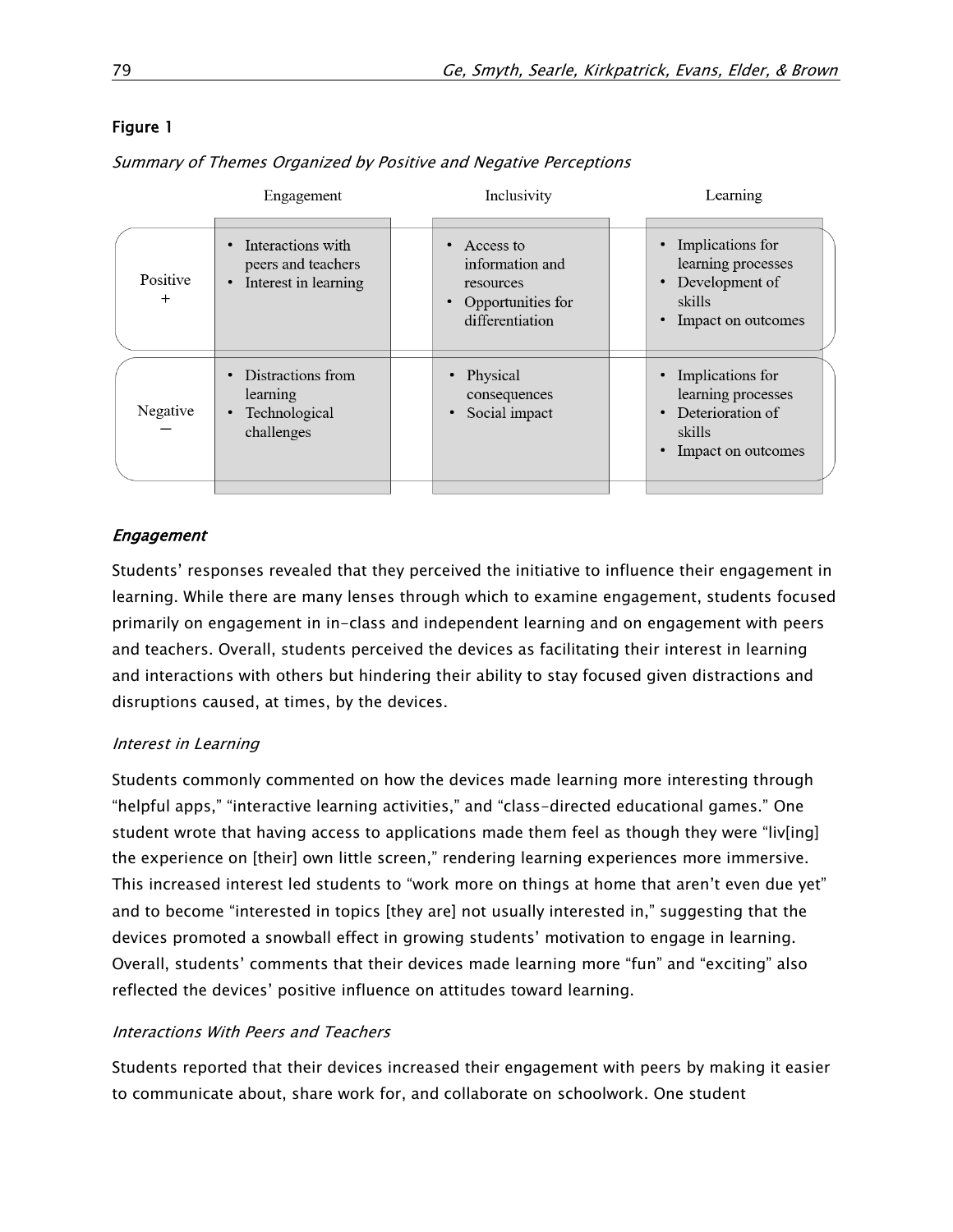commented: "My projects are easy to share with my friends, peers, and teachers now that I have an iPad." Students also reported increased engagement with teachers by providing them with additional channels to ask questions, share drafts, and receive feedback. One student wrote, "it is much easier for teachers to go into my work and edit it and send it back." Another echoed: "if I'm at home working on a project and I have a question for a teacher, instead of waiting until the next day, I can email the teacher." These comments suggested that the devices supported engagement in learning by serving as a collective means for students and teachers to connect. As well, being able to take the devices home increased students' opportunities for interactions for learning outside of school.

#### Distractions From Learning

In response to the survey question on how the devices impeded their learning, students most commonly described the devices' potential to distract them from their learning. While some students noted that the devices helped them "stay focused" or made it "easier to focus," around one-third of the students mentioned feeling tempted to use their devices for games when in class or trying to study. Students wrote: "the games tempt me" and "I get notifications and feel the need to answer them sometimes during class." Seeing peers get distracted also diverted students' attention: "it's hard when you are doing work and people are playing games" and "I feel a bit distracted when working in groups and others are goofing off and doing off-topic things on the iPads." Several students noted that access to social media apps and texts led to distractions as well.

Students' misuse of devices sometimes caused class disruptions. Students commented on how teachers needed to spend time addressing misuse: "some people will be on games during class and it takes time for teachers to notice them and tell them to set it down, which decreases the amount of lesson time" and "it takes even longer for us to actually learn something … students are playing games!" Access to games also appeared to impact student engagement in learning outside of the classroom. For example, students wrote: "Sometimes it is hard to not play games during free time instead of reading books" and "when I am at my house doing homework unsupervised, I am tempted to play games."

Some students expressed the desire for limitations for themselves and others on device use. These students commented: "I feel we should still have them but limit the use"; "there should be new rules set into play for school boards and the iPads"; and "there should be more consequences [for misuse]." A few comments revealed the perception that teachers were not appropriately managing misuse. One student stated, "all that the teachers do most of the time is yell at us to put them down." Another student suggested that regulation was the teachers' responsibility: "when you get kids in trouble for doing things on the iPad, it's not our fault. You guys were the ones who gave us iPads. What did you expect? We're teenagers."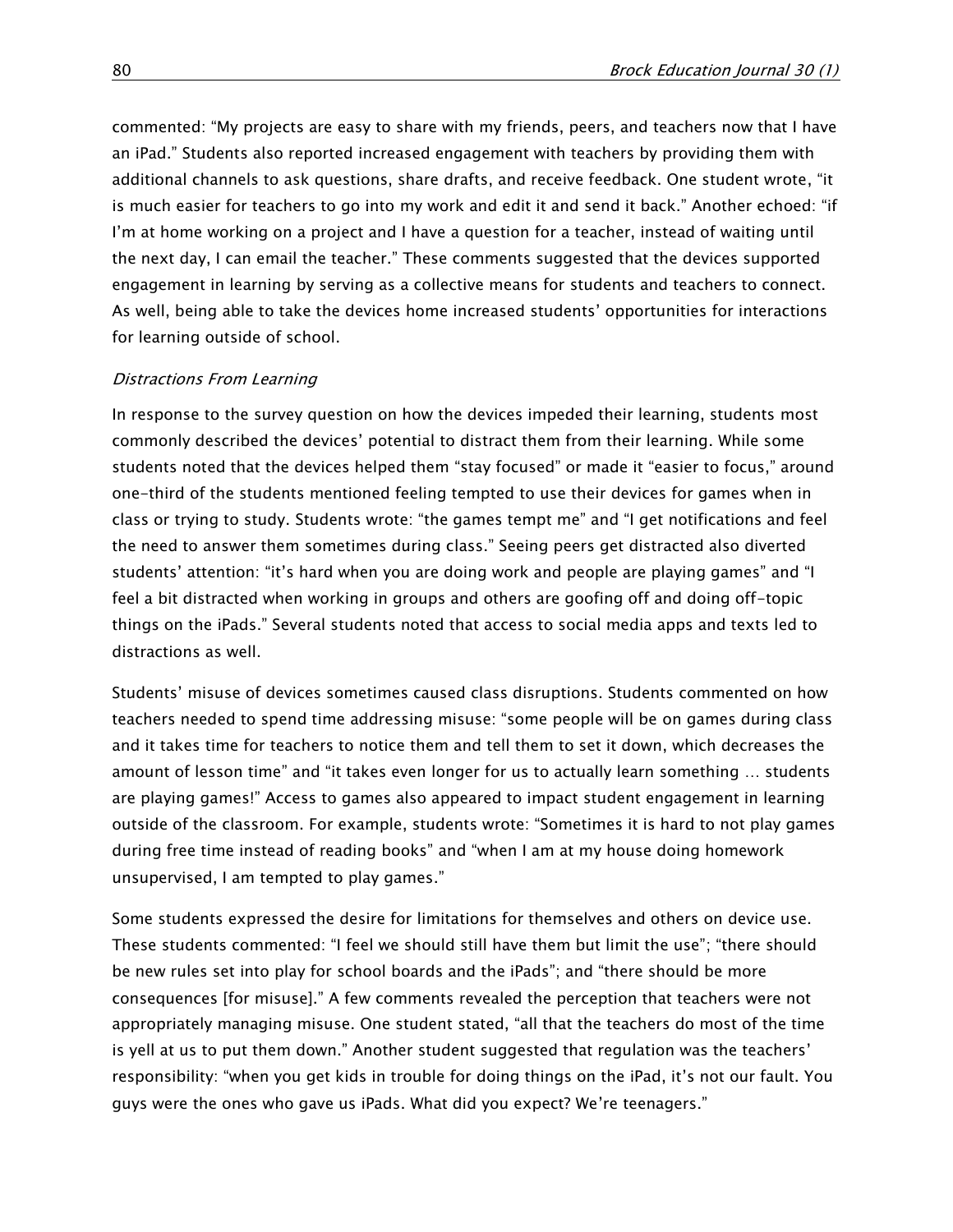Overall, students' frequent discussion of distractions indicated that they were aware of the potential for misuse of their devices and conscious of how distractions impacted their learning. Many students expressed a desire to engage in learning in and outside of class, but found it difficult to regulate device use, calling on teachers to provide more guidance and rules.

## Technological Challenges

In response to the survey question on how the devices impeded their learning, students' second most commonly expressed concern was technological challenges. Many students expressed frustration with Wi-Fi connectivity issues and software glitches, which impacted the pace of the class and their ability to stay on task. On Wi-Fi issues, students wrote, for example: "When the Wi-Fi isn't working or you forget your iPad, you don't get all your learning done and you're behind." On glitches, students wrote: "Sometimes, the iPads crash, so it puts us a little bit behind in work" and "if an app doesn't work, I am stuck with nothing to do … for half an hour at a time."

Additionally, students noted that there were learning curves associated with using the devices, which impacted students' ability to work at their regular pace. Students commented: "I think [learning] is [at a] much slower pace because you have to learn how to do the assessment on the iPads first" and "when we are trying to use a new app, it's hard to keep up with the lesson." These comments suggested that students needed more time or perhaps more instruction to develop the technical skills required to use the devices effectively or efficiently.

## **Inclusivity**

Students appeared to strongly perceive increases in inclusivity and accessibility as a result of their devices. As with engagement, there are many lenses through which inclusivity can be examined. Students' responses focused primarily on how the devices increased students' access to educational information and served as a tool for increased access to resources that met students' individual needs or preferences. Negative perceptions of the devices' influence on inclusivity included physical strain and social impacts.

## Access to Information and Resources

In response to the survey question on how the devices helped their learning, students most commonly described significant increases to information and resources in terms of ease, speed, and quantity. Students noted that the devices allowed them to "easily get the answers a little quicker" or "find more information faster." This increased accessibility facilitated the exploration of students' interests. One student wrote: "I can look up more things that I'm interested in and that helps [with] getting through the stuff I don't like." Another student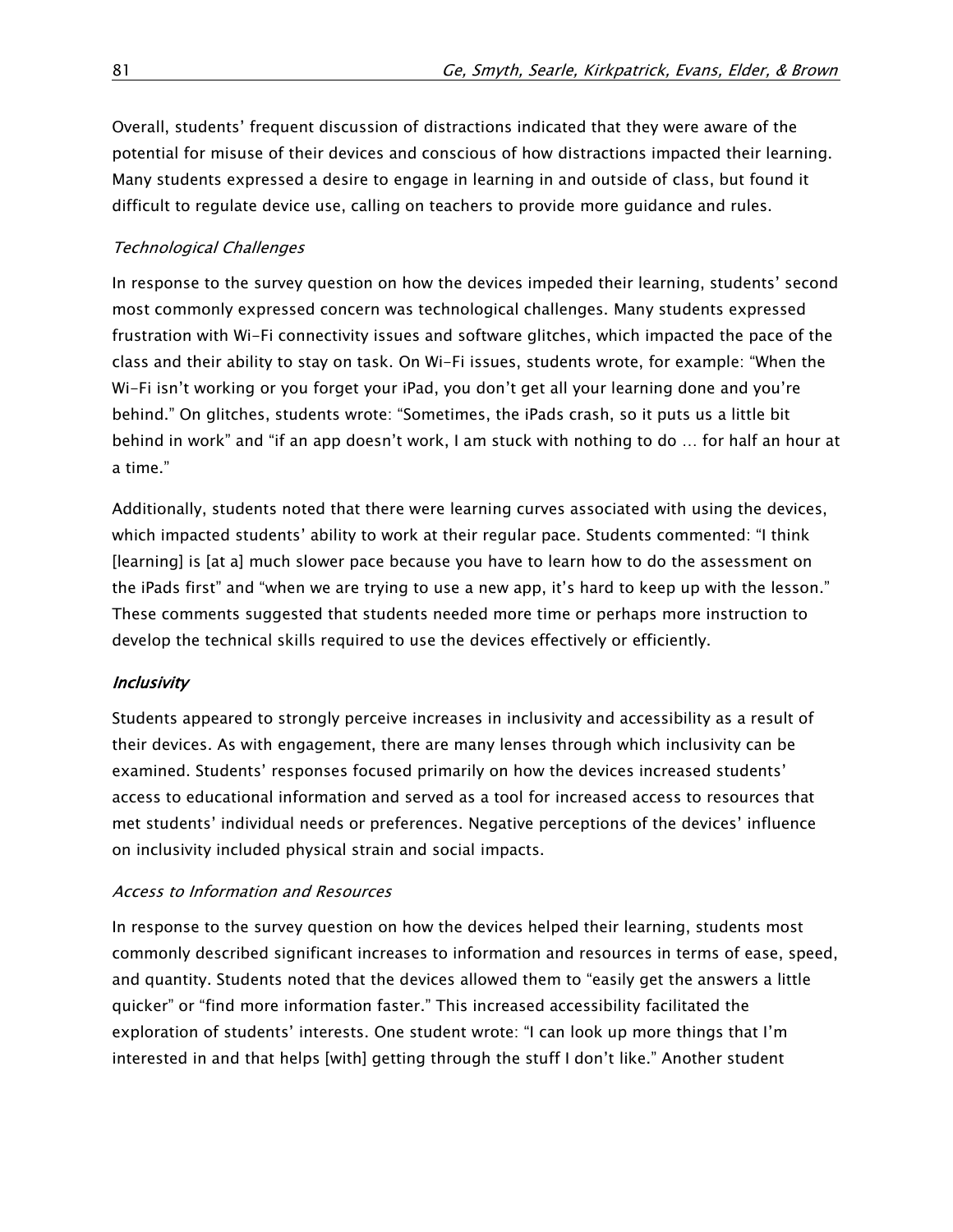elaborated: "You can search up topics more easily than before, which encourages us to ask more questions, become more curious, and think outside the box."

Students also described how technology supported their learning outside of the classroom because it "has apps for certain things that [they] need to learn in class" and allowed them to "research things any time." These comments suggested that the devices provided students with access to educational resources outside of the classroom that they might not otherwise have had. Additionally, students perceived the devices as a means to access their schoolwork and teacher support from home: "I can take my school life and homework to my house" and "I can email my teacher questions from home if I need help."

By extension, the devices also allowed students to access missed work: "if I missed a day of class, I can access the work we did that day and do it at home." However, some students noted that they had inconsistent internet access at home. One student commented, "I have to be at school when I have some work to do, due to the limited Wi-Fi range at home." Comments such as these highlighted implementation challenges in ensuring that the technology itself was an accessible learning tool for all students.

#### Opportunities for Differentiation

Some students perceived that the devices helped their learning because it allowed them to independently differentiate their learning processes. Several students explicitly recognized instances of differentiation: "I can adapt to the work and still stay on track with the rest of my class even though I learn differently" and "I can do stuff individually at my own level instead of having to work at the same level as the rest of the class." Other students commented on how having access to the educational technology allowed them to "work [at their] own pace instead of staying at the same pace as the whole class" and to "look up what [they] want … rather than have to raise [their] hand and wait."

Several students expressed a preference for their devices over paper, noting that technology suited their learning styles. For example, one student wrote: "The iPad helps my learning because it is technology, it's something that I'm used to instead of a pencil and paper, which helps my learning speed." Other students stated more broadly that the devices were "more fun than writing on a piece of paper" and that "technology gets my attention more than any textbook would." A few students also referenced leveraging device- or software-specific features (e.g., speech-to-text function) to support their learning.

#### Physical Consequences

Negative perceptions included concerns about how overuse of devices could lead to physical consequences. A small number of students (around 2%) reported experiencing eye strain,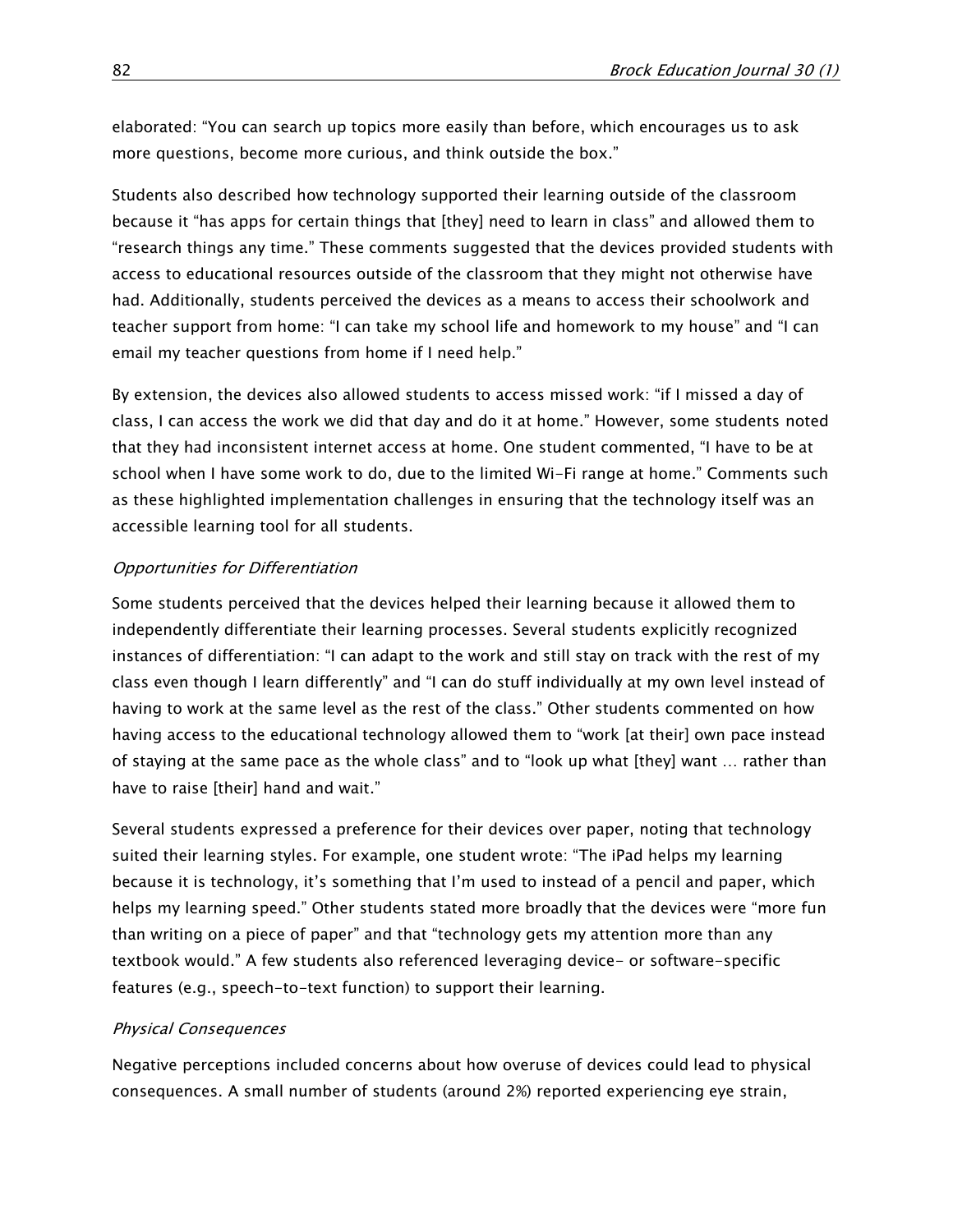noting that: "staring at the screen hurts my eyes" and "after a long period of time, I will get a headache or blurry vision." Two students similarly voiced concerns about back strain: "our spines are going to deform" and "we all slouch now." A few students also commented that the screens caused overstimulation: "[I] can't fall asleep right after doing homework." As students noted, many classes relied significantly on the devices. Comments about strain suggested that, at times, the devices challenged some students' ability to participate in technology-based learning over extended periods of time.

#### Social Impact

Some students felt the devices discouraged social connection among peers while in the classroom. For example, two students commented: "We as a class don't get enough social interaction," and that as a result of the use of the devices, "people talk less." Another student elaborated: "our social lives have gone down [and] I really just want this to go back to the way it was before all this iPad stuff happened." Given one student's comment, "If I don't understand something, I can just search it up because I'm shy and don't feel comfortable talking to my teachers," it is possible that having access to these devices reduced the need for students and teachers to interact directly in certain situations, perhaps to the benefit of some and to the detriment of others. Although students also described using their devices to send messages to one another, these comments indicated that some students desired more face-to-face interaction.

## **Learning**

With regard to the initiative's influence on learning processes, skills acquisition, and outcomes (i.e., perceptions of overall learning, grades), student responses revealed highly mixed perceptions. In response to the first survey question, around 95% of students discussed ways in which the devices supported their learning, while the remaining students wrote responses such as "it doesn't [help my learning]." On the other hand, in response to the second survey question, around 90% of students discussed ways in which the devices impeded their learning; the remaining students wrote responses such as "it doesn't get in the way." Some commented that the positives of the initiative were negated by or outweighed the negatives; others commented that the devices had no impact. These results highlighted challenges in ensuring that technology initiatives are effective in supporting all learners; we elaborate upon these challenges in our discussion.

#### Implications for Learning Processes

On implications for learning processes, students commonly described how the devices made it easier to keep both schoolwork and their thoughts organized. Keeping organized helped them to "complete work instead of having to look for things," "remember … work that needs to be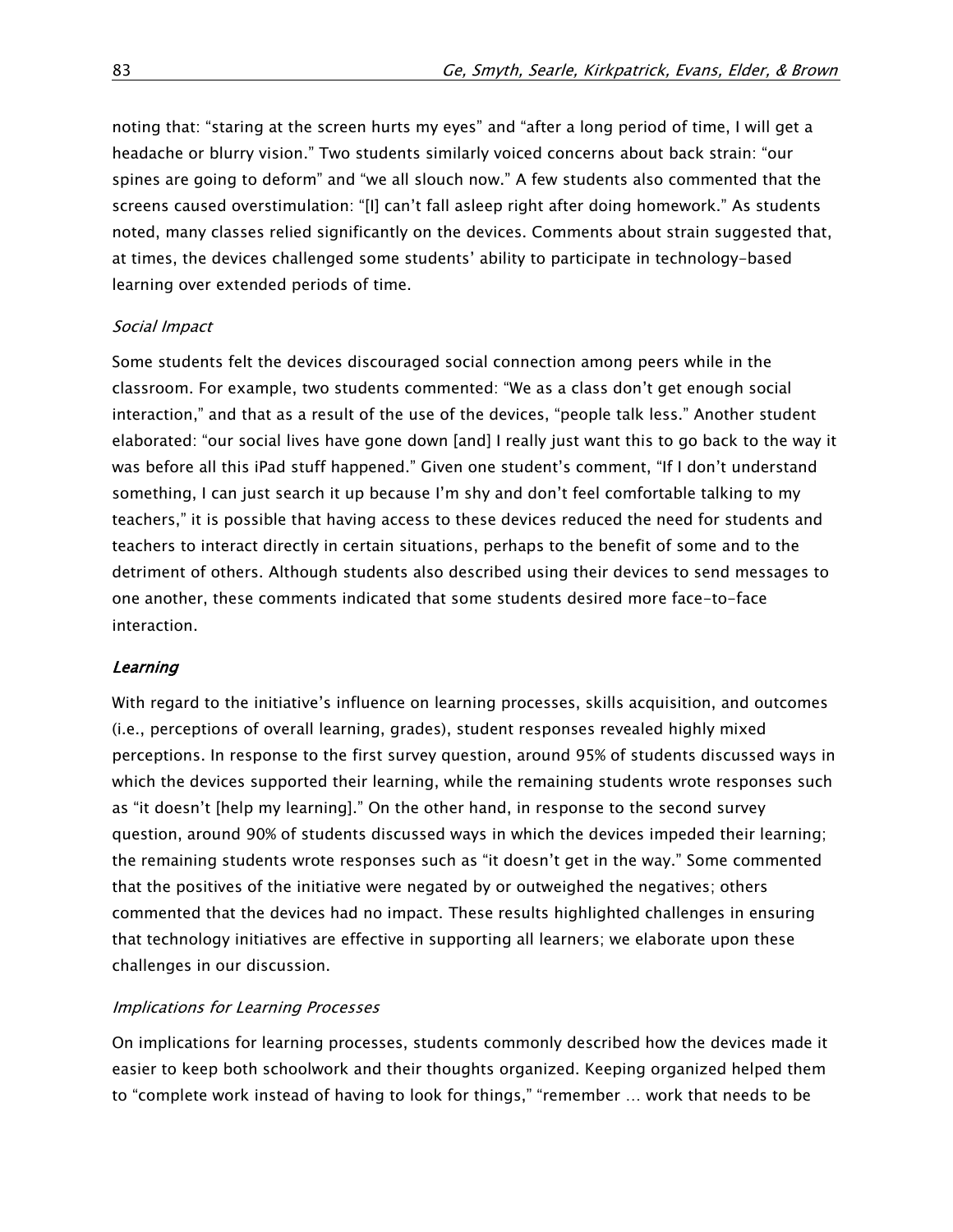completed" and "look back in [their] notes without getting lost" suggesting that the devices played a supportive role in their learning.

Students' comments also revealed varying perspectives on how and to what extent the devices challenged their learning. For example, some students stated that the devices made learning less challenging, while others stated otherwise. Of those who stated that the devices made learning less challenging, some suggested that learning *should* be more challenging. In describing how they used their devices, students most discussed searching for information, and some students noted: "[Learning] is different because people can just look things up instead of thinking" and "[The device] is also in the way because the answers to everything [are not] that hard to find, unlike not having [a device], where you have to find out and learn as you go."

Some students remarked that having immediate access to information changed the pace of learning: "Learning goes faster when we can access everything immediately. It doesn't give us much time to finish things, or actually learn them." Another student felt that teachers' expectations changed: "Teachers expect us to turn things in faster. They also expect more things from us when it comes to using the iPads." These comments suggested that some students perceived the devices to reduce opportunities for critical thinking or may have felt compelled to prioritize product over process.

Students also observed that device influence varied by subject and individual learning styles, with several students identifying math as an area where devices complicated learning. In response to the second survey question, students' third most commonly expressed concern was that it took longer and was more difficult to show their thinking on their devices. For example, students commented: "Writing math problems is hard" and "when doing tests, especially math, it's harder to write and takes longer than writing on paper." Many students expressed the desire for paper, both for math and in general: "I like using paper to do my math" and "I'm a hands-on kind of learner … I prefer learning the old way."

Several students called for balance or choice: "[The devices are] all that we ever use"; "For some things, I don't like using the iPads over paper"; and "We should try and do some subjects on pencil and paper." These comments suggested that some students perceived an overreliance on devices, which impacted especially students for whom technology did not suit their learning needs or preferences.

#### Development and Deterioration of Skills

Several students felt the initiative aided them in developing new skills that would be valuable in the future. Students stated: "When we go to college or university, this might be how it is with the iPads and electronics, so we already will have experience" and "It gives us the experience to look up everything that we need extra help on." Some students also appeared to value the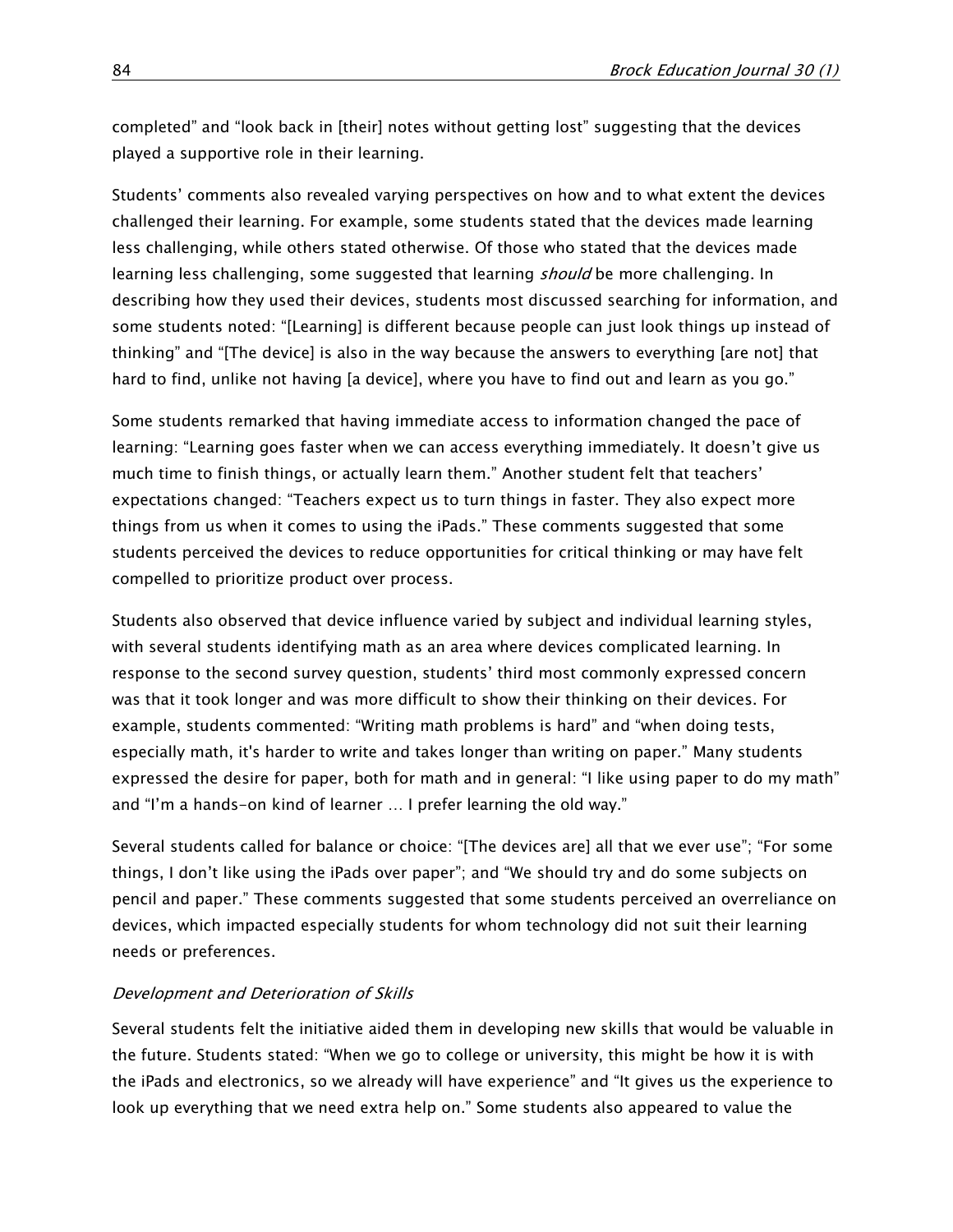integration of technology, given its prevalence in their lives. One student stated that "there is a lot of technology for [our] age group, so [we are] getting more used to using technology for learning." Another student wrote: "We were born into a technology life. So, we are used to them [and it] really helps because we know how to use them better."

Conversely, there was notable concern about the deterioration of handwriting and spelling skills. One student wrote: "… when we do things by hand, our writing is messier and we need to have legible writing when we get to high school." Several students described using their devices primarily as dictionaries or calculators, and of those students, some felt that this negatively impacted their spelling and calculation skills. For example, one student wrote: "People rely on them [devices] and don't try to spell because it [automatically] corrects."

#### Impact on Outcomes

Fewer than 2% of students explicitly connected the initiative to general outcomes such as their overall learning or their grades. This may be because the survey was distributed before final grades were released. However, those who discussed outcomes voiced mixed perceptions. Some students felt technology had a positive impact on their learning and grades: "It improves the way I'm working and my marks" and "I get better marks when using … apps that help." Others suggested that having devices made a negligible or no difference. One student explained: "I don't think iPads have changed how well I learn. It may be useful (e.g., typing essays), but my grades have been the same since I have got on an iPad."

Other students expressed concern that their devices were negatively impacting performance: "I have noticed a dramatic drop in my grades." Another student commented: "People get yelled at for playing games and because of that I'm failing my classes." The latter comment suggests that the influence on the other aspects of learning was recognized by students as limiting outcomes. Students perceived the devices as useful for different purposes and to varying degrees, resulting in diverse conclusions about their overall value and influence on their learning.

#### **Discussion**

As technology is increasingly integrated into classrooms to support learning (People for Education, 2019) there is a need to continuously check-in with students and examine how they are experiencing the influences of technology. In this study, students' responses alluded to an emerging awareness that the impacts of the 1:1 initiative depended on multiple factors. These factors included not only students' own use of the devices, but also their peers' use and their teachers' regulation of use. Notably, some students recognized the importance of moderating device use to mitigate negative influences due to misuse or overuse.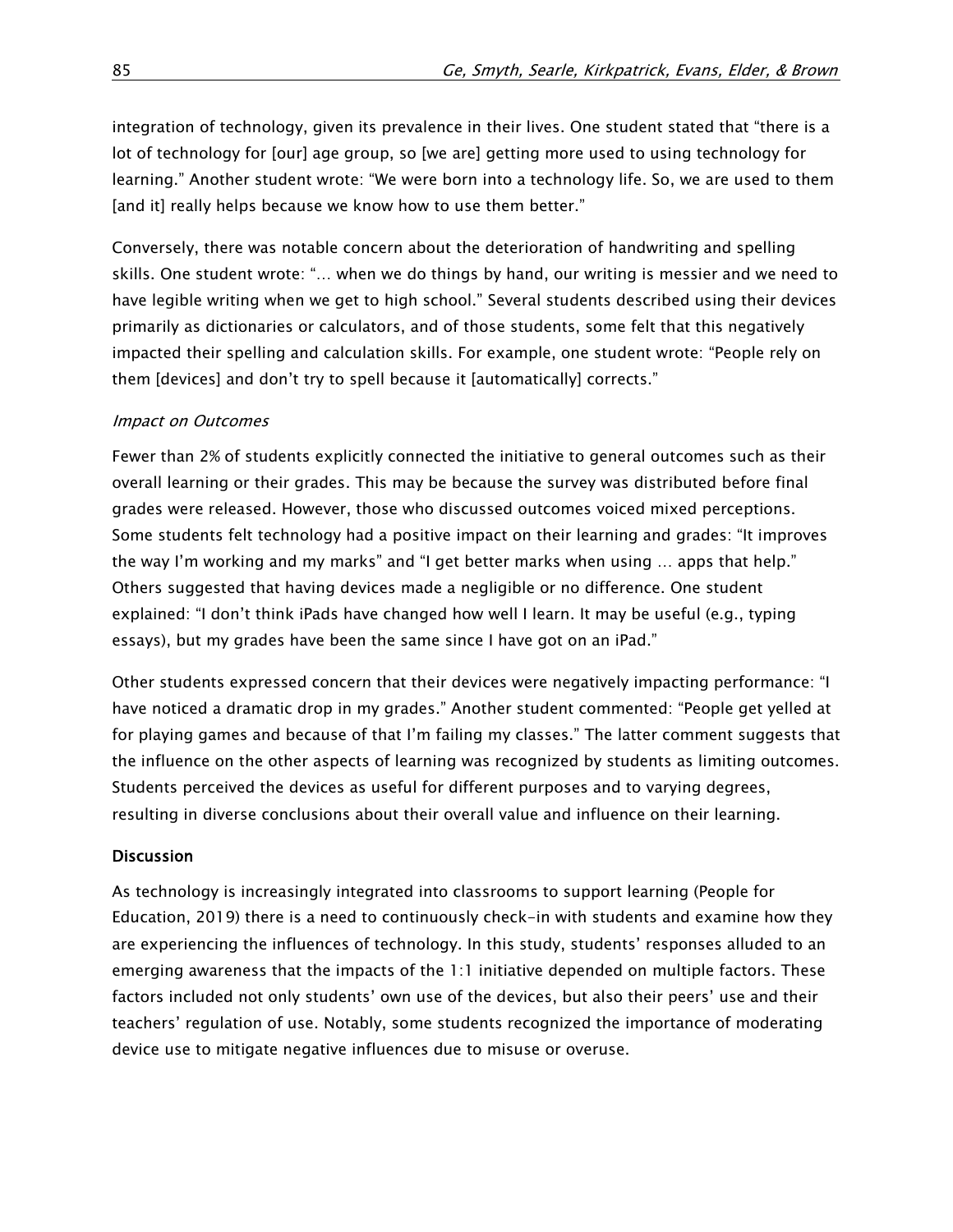Figure 2 represents the impacts of 1:1 devices as a positive-negative continuum, whereby the negative impacts can be moderated through self-regulated learning. Students who develop self-regulation skills are better able to monitor and continually modify their technology use to achieve their learning goals (Liou & Kuo, 2014; Sandars, 2013) and likely become less susceptible to potential undesired impacts of technology for learning. They are also better able to self-assess after a learning task (Sandars, 2013) to determine how technology might have helped or hindered their performance.

# Figure 2

Maximizing Positive and Minimizing Negative Impacts of 1:1 Devices Through Self-Regulated Learning

|          | <b>Engagement</b>                                               | <b>Inclusivity</b>                                                                       | Learning                                                                                               |
|----------|-----------------------------------------------------------------|------------------------------------------------------------------------------------------|--------------------------------------------------------------------------------------------------------|
| Positive | Interactions with<br>peers and teachers<br>Interest in learning | • Access to<br>information and<br>resources<br>Opportunities for<br>٠<br>differentiation | • Implications for<br>learning processes<br>• Development of<br>skills<br>• Impact on outcomes         |
| Impacts  |                                                                 | <b>Self-Regulated Learning</b>                                                           |                                                                                                        |
| Negative | Distractions from<br>learning<br>Technological<br>challenges    | • Physical<br>consequences<br>Social impact                                              | • Implications for<br>learning processes<br>Deterioration of<br>۰<br>skills<br>Impact on outcomes<br>۰ |

Some students in this study described self-regulating or attempting to self-regulate their device use. However, to varying degrees, some students also expressed a desire for teachers to provide more guidance surrounding use. Given that students experiencing technology for learning are of diverse ages and possess a range of self-regulation skills, teachers play a critical role in supporting self-regulated learning using technology and promoting positive impacts of technology for learning.

To support teachers in this role, school districts might consider offering self-directed professional development modules for teachers to access based on individual need. It is worth noting that teacher education programs are increasingly providing instruction on integrating technology into the classroom. Below, in responding to our second research question—What can we learn from student perceptions to guide teaching and learning with technology?—we provide practical recommendations and strategies to promote self-regulated learning using technology for each of the categories discovered in our results.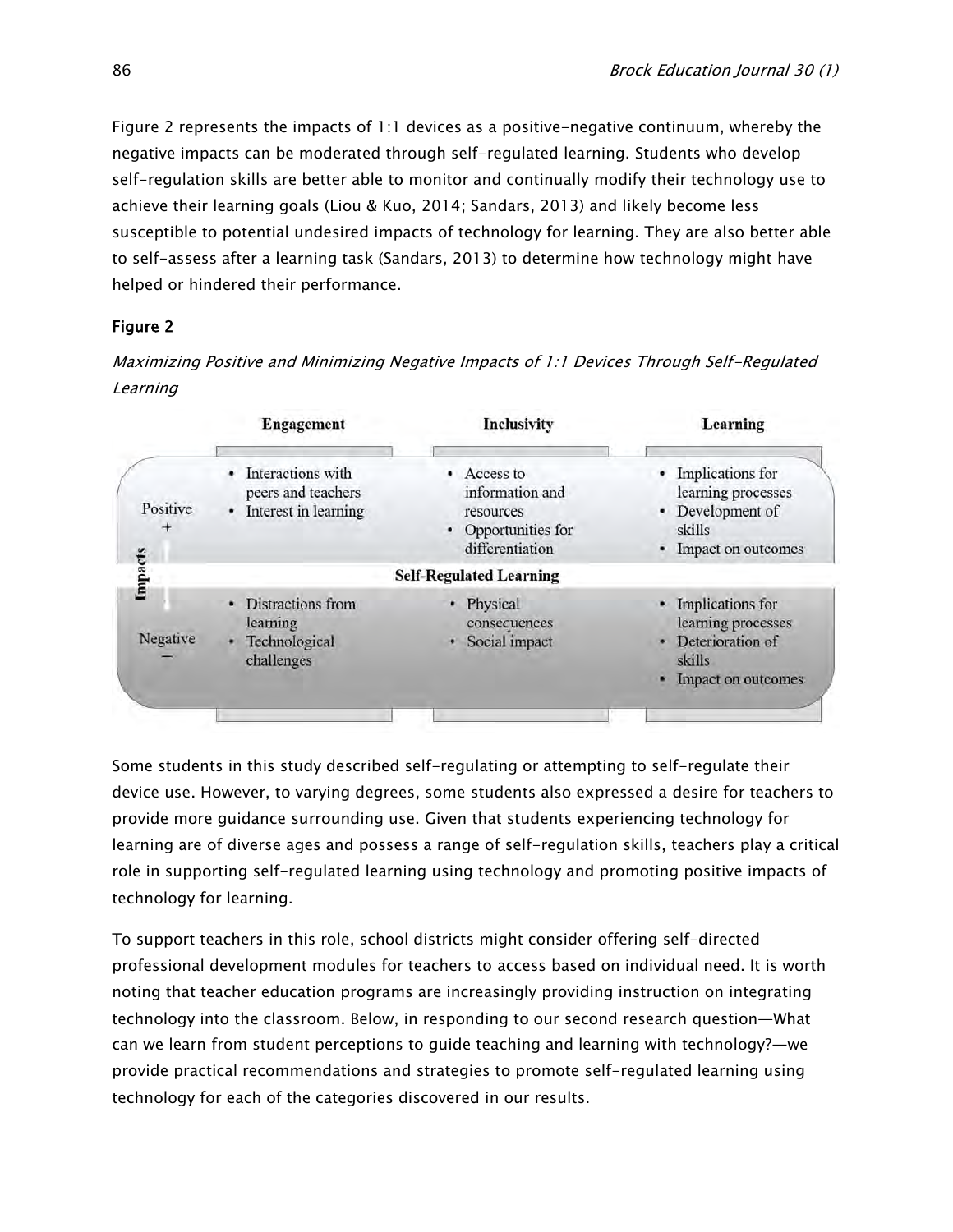## Engagement

Although some of the students in this study recognized their susceptibility to distractions caused by their devices, very few described implementing specific self-regulation strategies to overcome distractions. Accordingly, students need strategies that will support both in-class and independent learning. In their study examining teachers' perceptions of the impacts of mobile technology on learning, Domingo and Garganté (2016) found that participants' choice of apps was influenced by their perceptions of how mobile technology can serve learning (e.g., content learning, information management, skills development). Accordingly, beyond reminders to turn off notifications or to check notifications only at predetermined times, teachers can introduce students to and normalize the use of apps aimed at distraction management, such as Anti-Social.<sup>1</sup> As well, time-management methods such as the Pomodoro Technique<sup>2</sup> can be shared to teach students to take intentional breaks, which can improve focus.

Additionally, teachers may consider capitalizing on ways in which devices support engagement to reduce opportunities for disengagement. Given students' desire for "interactive learning activities" and "class-directed educational games," teachers may use more immersive and experiential resources or applications. For example, CoSpaces<sup>3</sup> allows users to create virtual reality settings with interactive elements. Google Earth<sup>4</sup> allows users to create virtual trips and add annotations to selected placemarks. More generally, students could be guided to discover new resources or applications related to burgeoning interests to further motivate the appropriate use of devices.

#### Inclusivity

Technology for learning has the potential to play a significant role in creating an inclusive learning environment and in meeting students' needs (Starcic, 2010). However, ensuring technology supports inclusivity can be difficult if students and/or teachers are not knowledgeable about how a technology can be used to meet those needs. As seen in our results, some students may readily recognize when and how to adapt the technology to their benefit, while others may simply use it only as instructed—for better or for worse.

Positioning students as active co-constructors of their learning and the learning environment can encourage students to identify their learning needs, to evaluate the suitability of the technology, and to use or find alternatives, as appropriate. Drawing on metacognitive practices, teachers may guide students in recognizing when and how their devices are helping or

l

<sup>1</sup> [https://antisocial.80pct.com](https://antisocial.80pct.com/)

<sup>2</sup> <https://lifehacker.com/productivity-101-a-primer-to-the-pomodoro-technique-1598992730>

<sup>3</sup> <https://cospaces.io/edu>

<sup>4</sup> [www.google.com/earth](file:///E:/www.google.com/earth)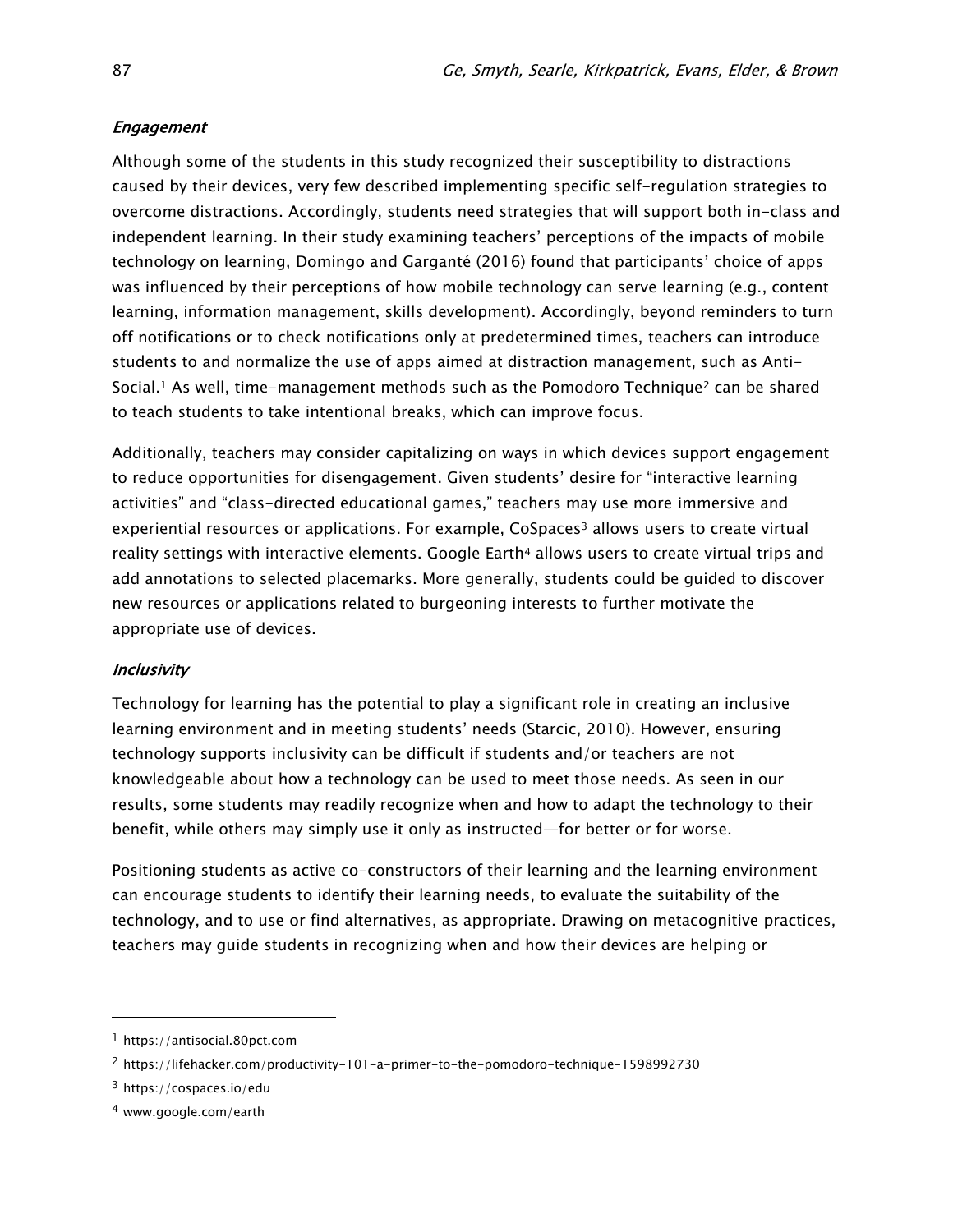hindering learning by asking reflection or self-assessment questions. Turner-Smith and Devlin (2005) noted that teachers themselves often are not aware of opportunities for differentiation or accommodation when using technology in their classrooms. Thus, when possible, teachers should consult online or system resources to learn more about the functions and limitations of technologies in order to proactively prepare students to optimize their use.

## **Learning**

More broadly, learning is a complex and dynamic process. Given students' mixed perceptions on the impacts of 1:1 devices on student learning overall, teachers need to consider how and when technology is used in the classroom. Clearly communicating instructions and expectations surrounding technology may support students in making more informed decisions about their use. As students in our study noted, some applications may be more suitable for certain tasks or subjects. Teachers may consider identifying specific points in students' learning processes during which a recommended technology can facilitate or enhance learning rather than proposing technology as a universal tool.

More specifically, within the context educational technology initiatives, heuristics—such as the substitution, augmentation, modification, and redefinition (SAMR) model (Puentedura, 2006, 2013), technological pedagogical content knowledge (TPACK; Mishra & Koehler, 2006), and Bloom's digital taxonomy (Churches, 2008)—can guide teaching and learning with increasing use of technology in classrooms. These frameworks can support both teachers and students in understanding the roles that technology can play in teaching and learning. Teachers can also use these frameworks to design digital learning that encourages students to practise a range of lower-order and higher-order thinking skills using technology (i.e., to avoid only using technology for basic tasks such as spellcheck). Additionally, teachers may consider coaching students in analyzing and evaluating information retrieved online so that students move beyond simply searching for and repeating information and toward critically examining information quality and integrating knowledge for deeper learning.

#### Conclusion

With the potential power and utility of technology for learning comes great responsibility to effectively manage and balance its implementation and use. Tucker (2015) writes that, as technology in classrooms becomes the norm, teachers are called upon to co-develop classroom norms around technology. Both teachers' and students' existing skills need to be applied in new ways, and new skills (i.e., 21st century skills) become important as we work toward developing culturally relevant transferable knowledge and skills (National Research Council, 2012).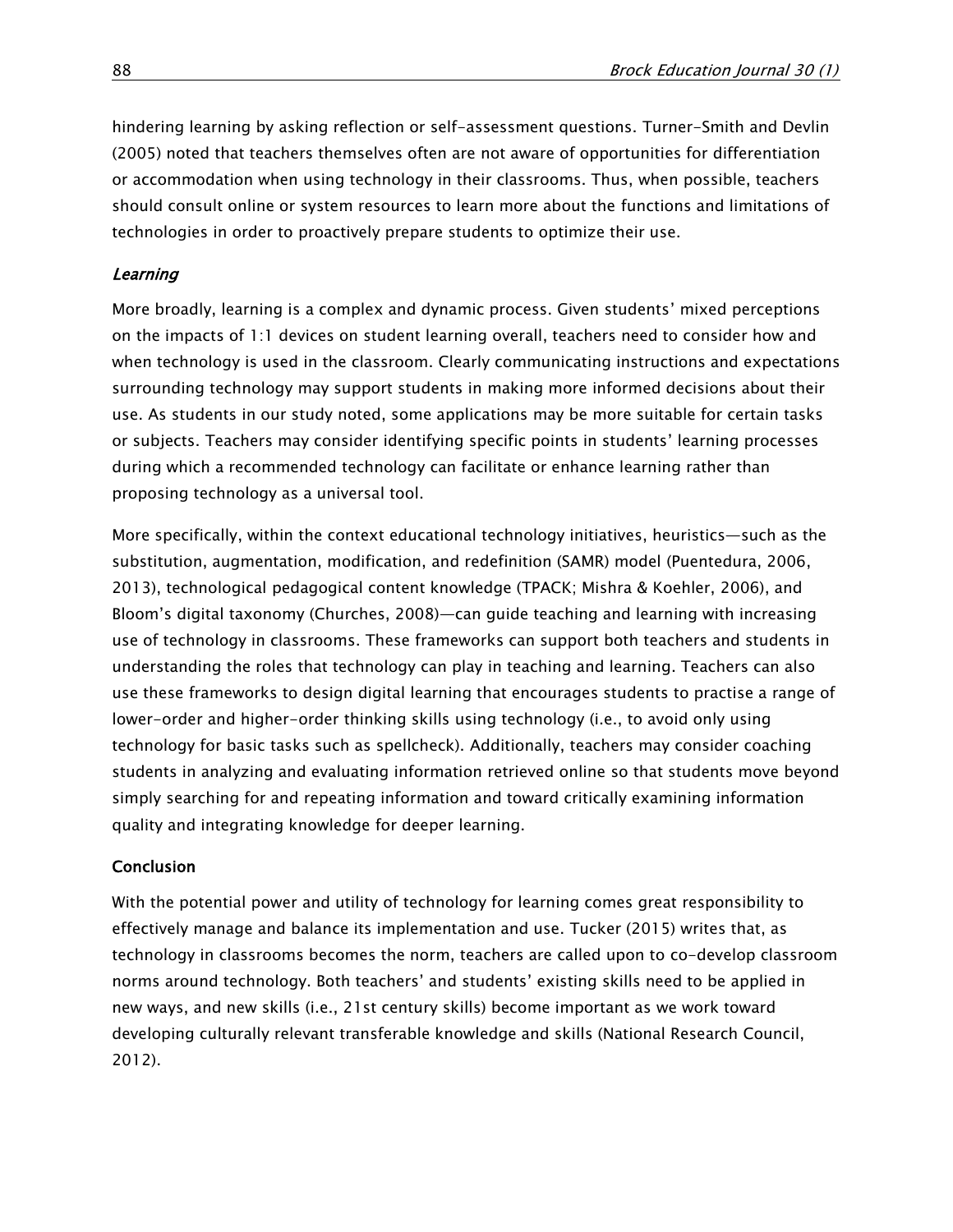As with any teaching and learning tool or approach, the potential positive influences of technology on students' learning and learning experiences depend significantly on student response. Students may use technologies in different ways and to differing extents and, as evidenced by our study, may hold diverse perceptions of technologies for learning. These perceptions may then influence decisions about technology use as they move forward in their education, resulting in highly variable impacts on learning. Thus, the opportunities for and benefits derived from learning via technology need to be equitably and explicitly offered to all students.

It is also important to be aware that students' perceptions of educational technology initiatives may be influenced by the media and the conversations they hear around them. Younger students in particular may be more likely to adopt or repeat the views of their parents, teachers, et cetera. Educators should consider their own attitudes toward and approaches to technology—the discourses they produce around technology—and how they might promote growth-oriented mindsets in their students toward using technology to best support individual learning.

Based on our findings, we posit that the positive influences of technology can be promoted by proactively supporting students in developing relevant self-regulation skills. The value of developing these skills in supporting classroom and lifelong learning extends beyond the context of effective educational technology use and is strongly supported by research (e.g., Biggs, 1988; Paris & Newman, 1990; Weinstein et al., 2011). Ultimately, the hope is for students to leverage these skills to more independently individualize and gain mastery over their learning processes (Mooji, 2009; Yot-Domínguez & Marcelo, 2017). The power of technology for learning can be both daunting and exciting to imagine and to wield; learning to harness it for both teaching and learning is a matter of ongoing informed and intentional practice. The recent pandemic has further reinforced that questions, tensions, and evidence related to educational technology are essential as research aims to support teachers and students optimize learning experiences. Student perceptions presented in this paper can guide educators as they consider the conditions and structures required to effectively implement and sustain technology in support of learning.

## References

- Andrew-Gee, E. (2015, August 21). Professors push back against laptops in lecture hall. The Globe and Mail. [https://www.theglobeandmail.com/news/national/professors-push](https://www.theglobeandmail.com/news/national/professors-push-back-against-laptops-in-the-lecture-hall/article26046828/)[back-against-laptops-in-the-lecture-hall/article26046828/](https://www.theglobeandmail.com/news/national/professors-push-back-against-laptops-in-the-lecture-hall/article26046828/)
- Auerbach, C. F., & Silverstein, L. B. (2003). *Qualitative data: An introduction to coding and* analysis. New York University Press.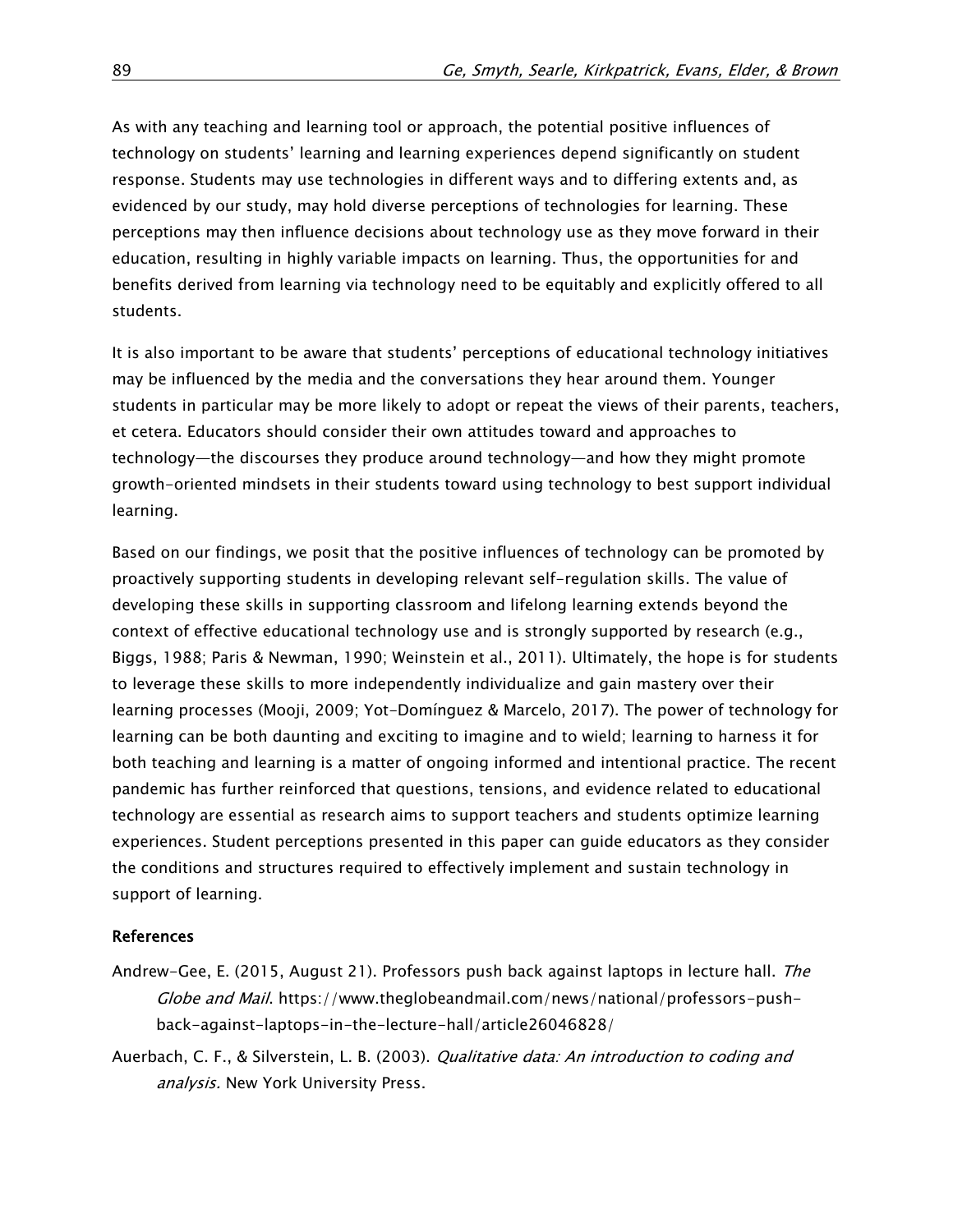- Baytak, A., Tarman, B., & Ayas, C. (2011). Experiencing technology integration in education: Children's perceptions. International Electronic Journal of Elementary Education, 3(2), 139–151.<https://files.eric.ed.gov/fulltext/EJ1052441.pdf>
- Beckman, K., Bennett, S., & Lockyer, L. (2014). Understanding students' use and value of technology for learning. Learning, Media and Technology, 39(3), 346-367. <https://doi.org/10.1080/17439884.2013.878353>
- Biggs, J. (1988). The role of metacognition in enhancing learning. Australian Journal of Education, 32(2), 127–138.<https://doi.org/10.1177/000494418803200201>
- Blackley, S., & Walker, R. (2017). Pre-service teachers' reflections: The influence of school 1:1 laptop programs on their developing teaching practice. Australian Journal of Teacher Education, 42(2), 1–13.<https://doi.org/10.14221/AJTE.2017V42N2.1>
- Churches, A. (2008). Bloom's digital taxonomy. [http://www.ccconline.org/wp](http://www.ccconline.org/wp-content/uploads/2013/11/Churches_2008_DigitalBloomsTaxonomyGuide.pdf)[content/uploads/2013/11/Churches\\_2008\\_DigitalBloomsTaxonomyGuide.pdf](http://www.ccconline.org/wp-content/uploads/2013/11/Churches_2008_DigitalBloomsTaxonomyGuide.pdf)
- Corbett, R. (2015). iPad use in seventh grade math: Parent and student perceptions [Unpublished doctoral dissertation]. Lamar University.
- Council of Ontario Directors of Education. (2016). The Technology and Learning Fund. <http://www.ontariodirectors.ca/code-tlf/index.html>
- Ditzler, C., Hong, E., & Strudler, N. (2016). How tablets are utilized in the classroom. *Journal of* Research on Technology in Education, 48(3), 181–193. <https://doi.org/10.1080/15391523.2016.1172444>
- Domingo, M. G., & Garganté, A. B. (2016). Exploring the use of educational technology in primary education: Teachers' perception of mobile technology learning impacts and applications' use in the classroom. Computers in Human Behavior, 56, 21-28. <https://doi.org/10.1016/j.chb.2015.11.023>
- Eisner, E. (1994). The educational imagination: On the design and evaluation of educational programs (3rd ed.). Macmillan.
- Ferguson, J. (2016). Middle school students' reactions to a 1:1 iPad initiative and a paperless curriculum. Education and Information Technologies, 22(3), 1149–1162. <https://doi.org/10.1007/s10639-016-9480-2>
- Heinrich, P. (2012). The iPad as a tool for education. NAACE. [https://learningfoundation.org.uk/wp-content/uploads/2015/12/Longfield-](https://learningfoundation.org.uk/wp-content/uploads/2015/12/Longfield-The_iPad_as_a_Tool_for_Education.pdf)[The\\_iPad\\_as\\_a\\_Tool\\_for\\_Education.pdf](https://learningfoundation.org.uk/wp-content/uploads/2015/12/Longfield-The_iPad_as_a_Tool_for_Education.pdf)
- Hilton, A. (2018). Engaging primary school students in mathematics: Can iPads make a difference? International Journal of Science and Mathematics Education, 16, 145–165. <https://doi.org/10.1007/S10763-016-9771-5>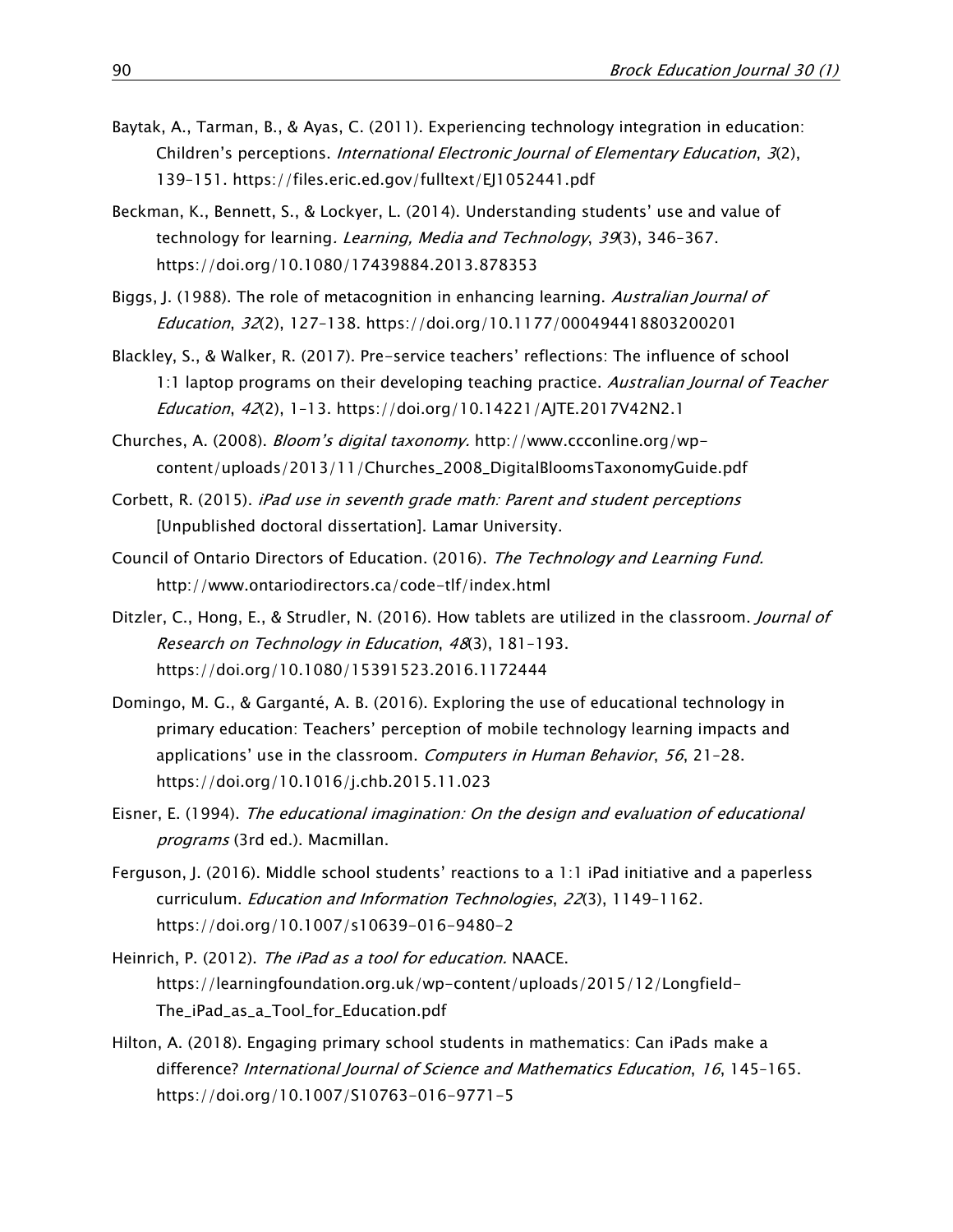- Humble-Thaden, M. B. (2011). Student reflective perceptions of high school educational cell phone technology usage. Journal of Technology Studies, 37(1), 10-16. <https://doi.org/10.21061/jots.v37i1.a.2>
- Keane, T., & Keane, W. (2017). Achievements and challenges: Implementing a 1:1 program in a secondary school. Education and Information Technologies, 22(3), 1025-1041. <https://doi.org/10.1007/s10639-016-9470-4>
- Li, C., & Lalani, F. (2020, April 29). The COVID-19 pandemic has changed education forever. This is how. World Economic Forum. [https://www.weforum.org/agenda/2020/04/coronavirus-education-global-covid19](https://www.weforum.org/agenda/2020/04/coronavirus-education-global-covid19-online-digital-learning) [online-digital-learning](https://www.weforum.org/agenda/2020/04/coronavirus-education-global-covid19-online-digital-learning)
- Liou, P.-Y., & Kuo, P.-J. (2014). Validation of an instrument to measure students' motivation and self-regulation towards technology learning. Research in Science & Technological Education, 32(2), 79–96.<https://doi.org/10.1080/02635143.2014.893235>
- Maich, K., Hall, C., van Rhinjn, T., & Henning, M. (2017). Teaching and learning in two iPadinfused classrooms: A descriptive case study of a dual classroom, school-based pilot project. Exceptionality Education International, 27(2), 1-25. <https://doi.org/10.5206/eei.v27i2.7750>
- Miles, M. B., & Huberman, A. M. (1994). Qualitative data analysis: An expanded sourcebook (2nd ed.). Sage.
- Mishra, P., & Koehler, M. J. (2006). Technological pedagogical content knowledge: Framework for teacher knowledge. Teachers College Record, 108(6), 1017-1054. [http://one2oneheights.pbworks.com/f/MISHRA\\_PUNYA.pdf](http://one2oneheights.pbworks.com/f/MISHRA_PUNYA.pdf)
- Mooij, M. (2009). Education and ICT-based self-regulation in learning: Theory, design and implementation. Education and Information Technologies, 14(1), 3–27. <https://doi.org/10.1007/s10639-008-9066-8>
- National Research Council. (2012). Education for life and work: Developing transferable knowledge and skills in the 21st century. The National Academies Press. <https://doi.org/10.17226/13398>
- Ozdamli, F., & Uzunboylu, H. (2015). M-learning adequacy and perceptions of students and teachers in secondary schools. British Journal of Educational Technology, 46(1), 159-172. <https://doi.org/10.1111/bjet.12136>
- Paris, S. G., & Newman, R. S. (1990). Developmental aspects of self-regulated learning. Educational Psychologist, 25(1), 87–102. [https://doi.org/10.1207/s15326985ep2501\\_7](https://doi.org/10.1207/s15326985ep2501_7)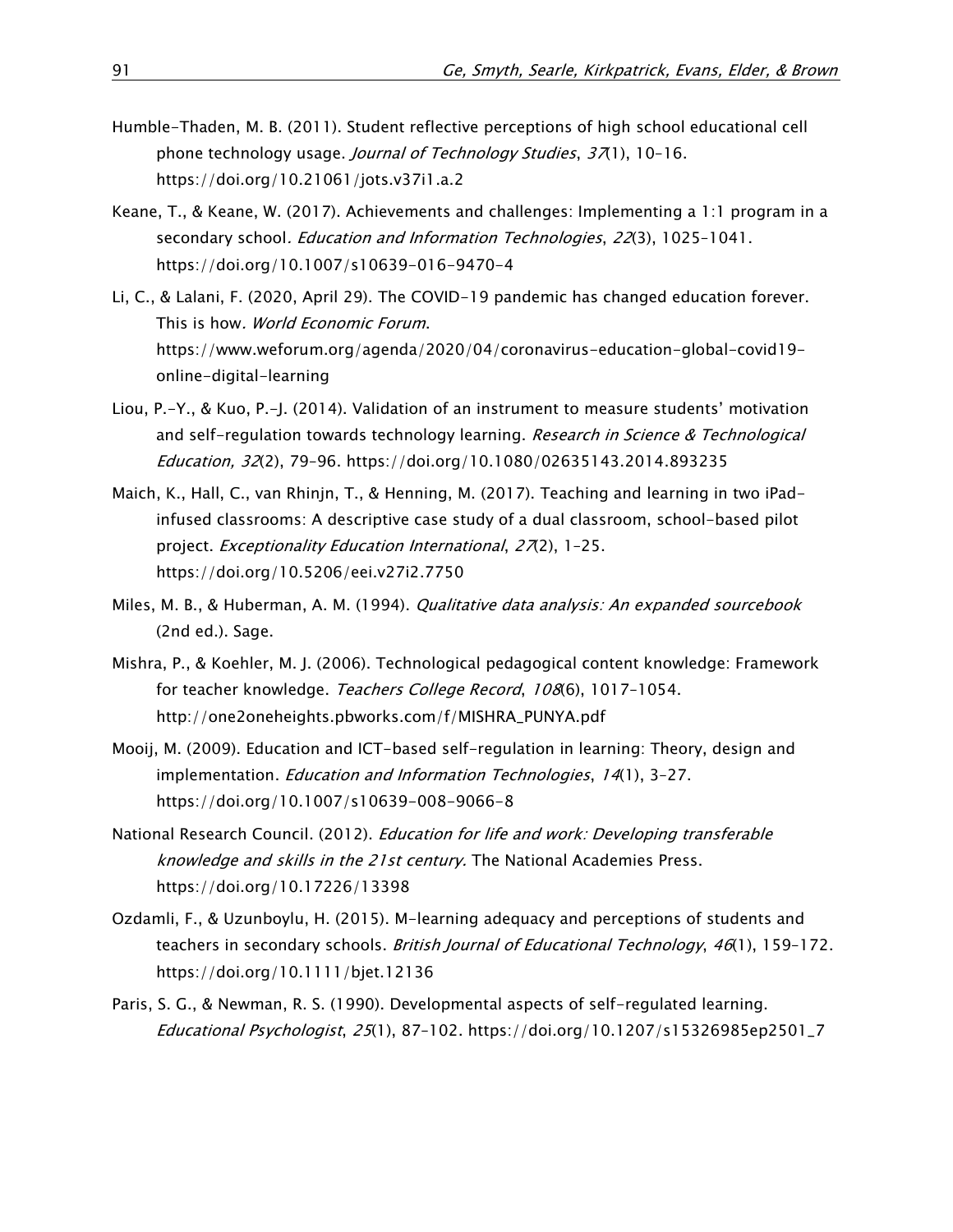- People for Education. (2019). Connecting to success: Technology in Ontario schools. [https://peopleforeducation.ca/wp](https://peopleforeducation.ca/wp-content/uploads/2019/04/PFE_TechnologyReport_Apr2019-online-final.pdf)[content/uploads/2019/04/PFE\\_TechnologyReport\\_Apr2019-online-final.pdf](https://peopleforeducation.ca/wp-content/uploads/2019/04/PFE_TechnologyReport_Apr2019-online-final.pdf)
- Project Tomorrow. (2015). Trends in digital learning: Empowering innovative classroom models for learning. [https://tomorrow.org/speakup/2015\\_ClassroomModels.html](https://tomorrow.org/speakup/2015_ClassroomModels.html)
- Puentedura, R. R. (2006, November 26). Transformation, technology, and education in the state of Maine. Hippasus. [http://www.hippasus.com/rrpweblog/archives/2006\\_11.html](http://www.hippasus.com/rrpweblog/archives/2006_11.html)
- Puentedura, R. R. (2013, May 29). SAMR: Moving from enhancement to transformation. Hippasus.<http://www.hippasus.com/rrpweblog/archives/000095.html>
- Rader, R. (2009). Put away the BlackBerry. American School Board Journal, 8, 44-47.
- Saldaña, J. (2013). The coding manual for qualitative researchers. Sage.
- Sandars, J. (2013). When I say... self-regulated learning. *Medical Education*,  $47(12)$ , 1162-1163. <https://doi.org/10.1111/medu.12244>
- Stake, R. E. (1995). The art of case study research. Sage.
- Stake, R. E. (2005). Qualitative case studies. In N. K. Denzin & Y. S. Lincoln (Eds.), The Sage handbook of qualitative research (pp. 443-466). Sage.
- Starcic, A. (2010). Educational technology for the inclusive classroom. TOJET: The Turkish Online Journal of Educational Technology, 9(3), 26–37. <http://www.tojet.net/articles/v9i3/933.pdf>
- Statistics Canada. (2019, October 29). Canadian internet use survey. The Daily. <https://www150.statcan.gc.ca/n1/daily-quotidien/191029/dq191029a-eng.htm>
- Tucker, C. (2015). Five tips for managing mobile devices. *Educational Leadership*, 72(8), 24-29. [http://www.ascd.org/publications/educational-leadership/may15/vol72/num08/Five-](http://www.ascd.org/publications/educational-leadership/may15/vol72/num08/Five-Tips-for-Managing-Mobile-Devices.aspx)[Tips-for-Managing-Mobile-Devices.aspx](http://www.ascd.org/publications/educational-leadership/may15/vol72/num08/Five-Tips-for-Managing-Mobile-Devices.aspx)
- Turner-Smith, A., & Devlin, A. (2005). E-learning for assistive technology professionals: A review of the TELEMATE project. Medical Engineering & Physics, 27, 561-570. <https://doi.org/10.1016/j.medengphy.2004.09.019>
- van Manen, M. (1990). Researching lived experience: Human science for an action sensitive pedagogy. State University of New York Press.
- Weinstein, C. E., Acee, T. W., & Jung, J. (2011). Self-regulation and learning strategies [Special issue]. New Directions for Teaching and Learning, 126, 45–53. <https://doi.org/10.1002/tl.443>
- Wolcott, H. F. (1994). Transforming qualitative data: Description, analysis, and interpretation. Sage.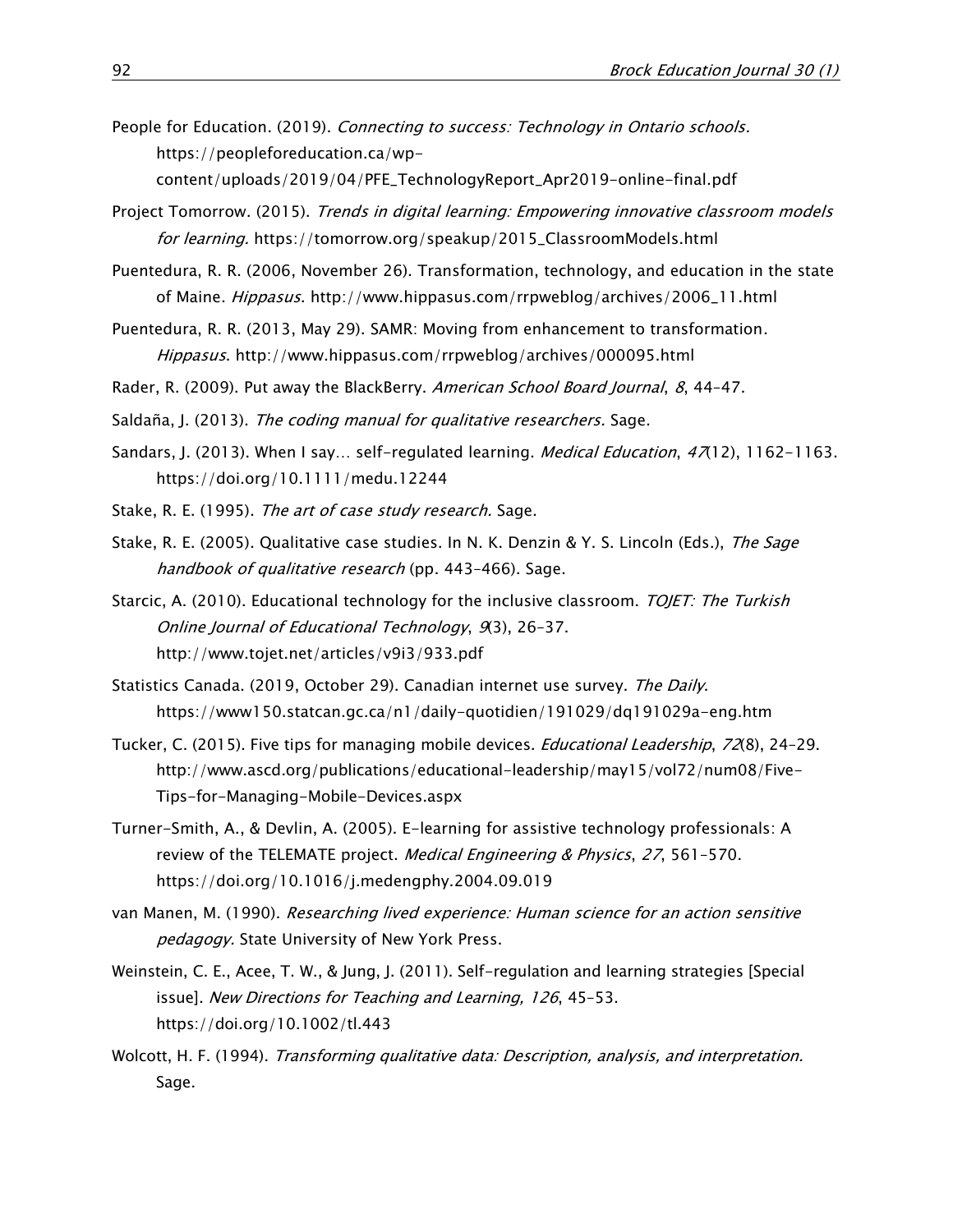- Yot-Domínguez, C., & Marcelo, C. (2017). University students' self-regulated learning using digital technologies. International Journal of Educational Technology in Higher Education, 14(1), 1–18.<https://doi.org/10.1186/s41239-017-0076-8>
- Young, J. R. (2006, June 2). The fight for classroom attention: Professor vs. laptop. The Chronicle of Higher Education, 27–29. [https://www.chronicle.com/article/The-Fight-for-](https://www.chronicle.com/article/The-Fight-for-Classroom/19431)[Classroom/19431](https://www.chronicle.com/article/The-Fight-for-Classroom/19431)